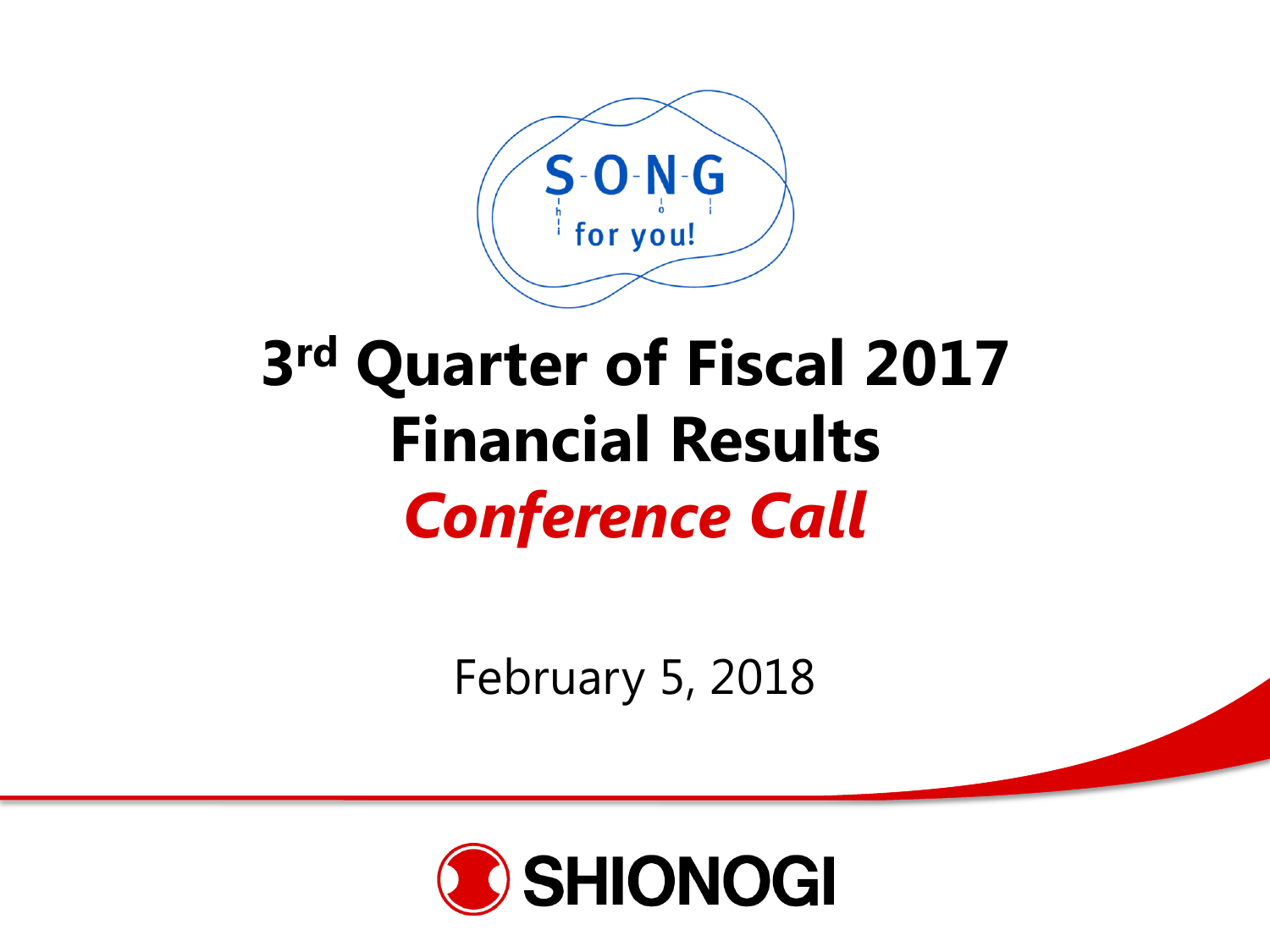## **Financial Results (Consolidated)**

(Unit B yen)

 $S$ -O-N-G for you!

|                                                                                            | <b>FY2017</b>                 |                             |                                         | <b>FY2016</b>                               |                            | <b>YonY</b>                                  |
|--------------------------------------------------------------------------------------------|-------------------------------|-----------------------------|-----------------------------------------|---------------------------------------------|----------------------------|----------------------------------------------|
|                                                                                            | <b>Full year</b><br>forecasts | Apr.-Dec.<br><b>results</b> | <b>Progress vs.</b><br>forecasts<br>(%) | Apr.-Dec.<br><b>results</b>                 | change<br>(%)              | change<br>(B yen)                            |
| <b>Sales</b>                                                                               | 345.0                         | 263.4                       | 76.3%                                   | 256.5                                       | 2.7%                       | 6.8                                          |
| <b>Operating income</b>                                                                    | 113.5                         | 90.1                        | 79.4%                                   | 87.7                                        | 2.7%                       | 2.4                                          |
| <b>Ordinary income</b>                                                                     | 132.0                         | 105.5                       | 79.9%                                   | 91.0                                        | 15.9%                      | 14.5                                         |
| <b>Profit attributable</b><br>to owners of parent                                          | 101.0                         | 79.7                        | 78.9%                                   | 67.5                                        | 18.0%                      | 12.2                                         |
| Good business progress vs. forecasts<br><b>Operating income and profit attributable</b>    |                               |                             |                                         | <b>Exchange rate</b><br>(average)           | <b>FY2017</b><br>forecasts | <b>FY2017</b><br>Apr.-Dec.<br><b>results</b> |
| to owners of parent<br>Higher than the levels in Apr.-Dec. of any prior                    |                               |                             |                                         | $USD ($) - JPY (¥)$                         | 110                        | 111.70                                       |
| fiscal year for three consecutive years<br><b>Ordinary income</b><br>$\bullet$             |                               |                             |                                         | GBP $(f)$ – JPY $(\frac{4}{3})$             | 140                        | 145.74                                       |
| Higher than the levels in Apr.-Dec. of any prior<br>fiscal year for nine consecutive years |                               |                             |                                         | $EUR$ ( $\varepsilon$ ) – JPY (\integration | <b>120</b>                 | 128.57                                       |

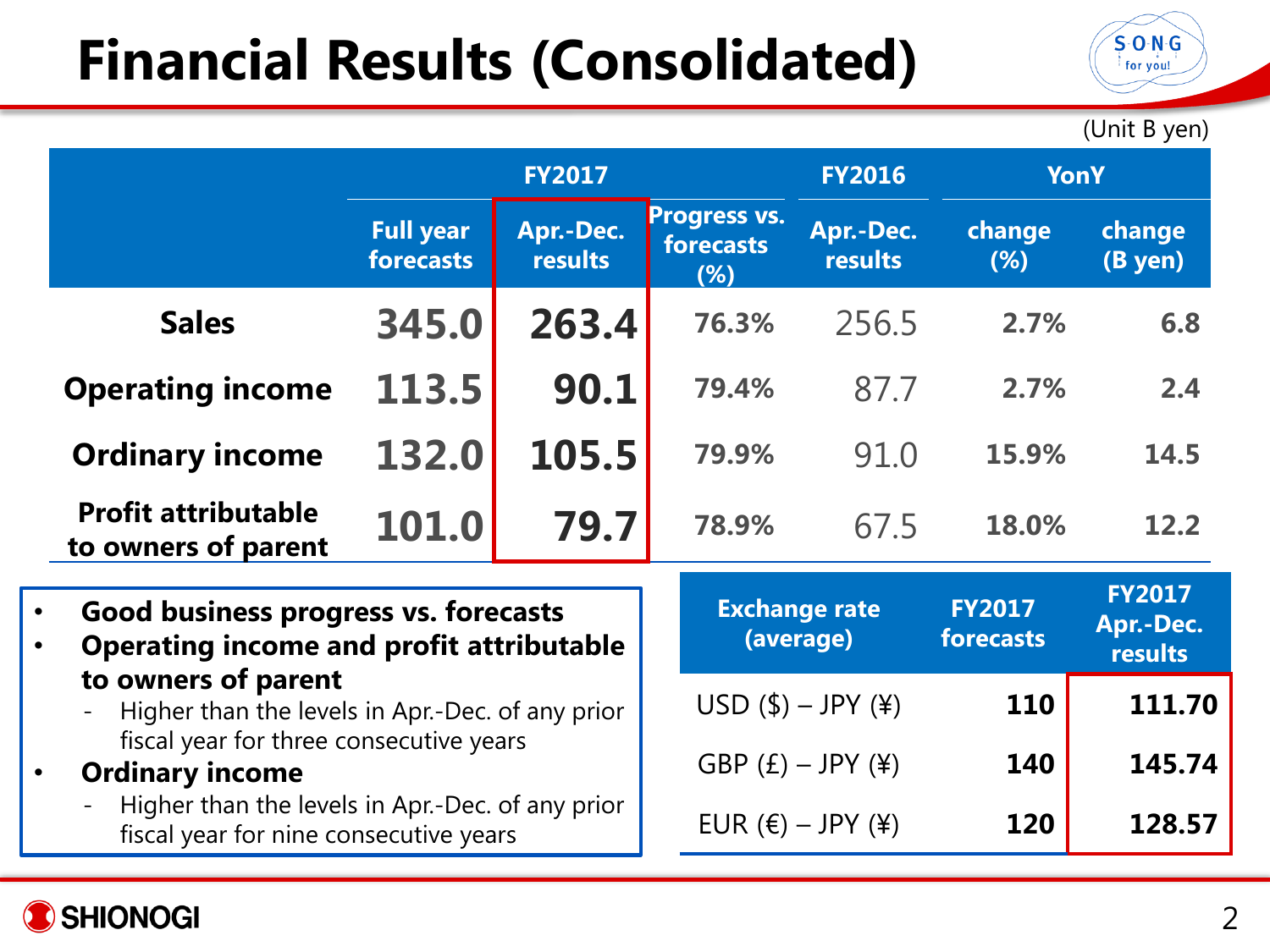## **Statements of Income (Consolidated)**

(Unit B yen)

 $S$  O N G for you!

|                                                 | <b>FY2017</b>                 |                      |                                         | <b>FY2016</b>        |                      | YonY   |
|-------------------------------------------------|-------------------------------|----------------------|-----------------------------------------|----------------------|----------------------|--------|
|                                                 | <b>Full year</b><br>forecasts | Apr.-Dec.<br>results | <b>Progress vs.</b><br>forecasts<br>(%) | Apr.-Dec.<br>results | <b>change</b><br>(%) | change |
| <b>Sales</b>                                    | 345.0                         | 263.4                | 76.3                                    | 256.5                | 2.7                  | 6.8    |
| [Royalty <sup>*</sup> income]                   | 125.8                         | 91.0                 | 72.3                                    | 74.4                 | 22.4                 | 16.6   |
|                                                 | 22.2<br>[34.9]                | 21.5<br>[32.9]       |                                         | 23.3<br>[32.7]       |                      |        |
| <b>Cost of sales</b>                            | 76.5                          | 56.7                 | 74.1                                    | 59.7                 | (4.9)                | (2.9)  |
| <b>Gross profit</b>                             | 268.5                         | 206.6                | 77.0                                    | 196.9                | 5.0                  | 9.8    |
| <b>SG&amp;A expenses</b>                        | 44.9<br>155.0                 | 44.2<br>116.5        | 75.2                                    | 42.6<br>109.2        | 6.7                  | 7.4    |
| <b>Selling &amp; administrative</b><br>expenses | 29.0<br>100.0<br>15.9         | 26.9<br>70.9<br>17.3 | 70.9                                    | 26.8<br>68.8<br>15.7 | 3.0                  | 2.1    |
| <b>R&amp;D expenses</b>                         | 55.0                          | 45.6                 | 82.9                                    | 40.3                 | 13.1                 | 5.3    |
| <b>Operating income</b>                         | 32.9<br>113.5                 | 34.2<br>90.1         | 79.4                                    | 34.2<br>87.7         | 2.7                  | 2.4    |
| <b>Non-operating</b><br>income & expenses       | P18.5                         | P15.3                | 83.0                                    | P3.3                 |                      | 12.1   |
| <b>Ordinary income</b>                          | 38.3<br>132.0                 | 40.0<br>105.5        | 79.9                                    | 35.5<br>91.0         | 15.9                 | 14.5   |



Note: The inside of [ ] is percentage of cost of sales to sales excluding royalty income \* Royalty income from ViiV (HIV franchise) and Astra Zeneca (Crestor®)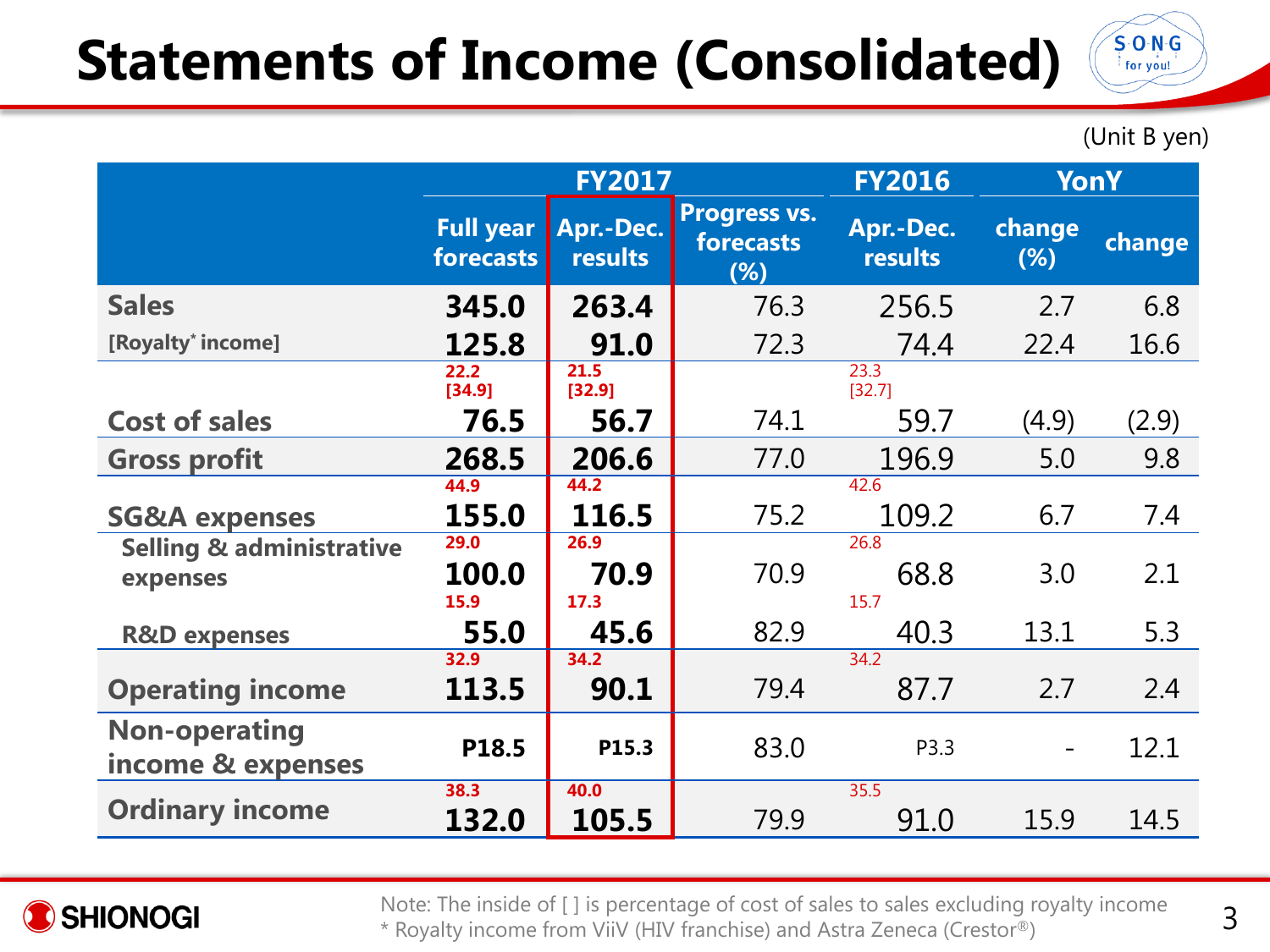#### Y on Y comparison and Main Variation Factors NG **(Statements of Income)**

| • Y on Y comparison<br>(billion yen) |                  | <b>Main Variation Factors</b>                                                                                                                                                     |  |  |  |
|--------------------------------------|------------------|-----------------------------------------------------------------------------------------------------------------------------------------------------------------------------------|--|--|--|
|                                      |                  | <b>Sales</b>                                                                                                                                                                      |  |  |  |
| <b>Sales</b>                         | $+6.8$           | Sales expansion of strategic products<br>Increased royalty income for HIV franchise                                                                                               |  |  |  |
| Cost of sales                        | $\triangle$ 2.9  | Received payments* from Roche regarding baloxavir<br>marboxil (S-033188)<br>2Q: ca. 10.0 B yen<br>3Q: ca. 8.0 B yen                                                               |  |  |  |
| Gross profit                         | $+9.8$           | Cost of sales                                                                                                                                                                     |  |  |  |
| Selling & administrative<br>expenses | $+2.1$           | Cost of sales ratio<br>Improved by 1.8%: Increase in royalty income<br>Cost of sales ratio excluding royalty income:<br>Increased by 0.2%: Effect of product mix<br>$\rightarrow$ |  |  |  |
| R&D expenses                         | $+5.3$           | (Increase in manufacturing of API for dolutegravir)<br>SG&A expenses                                                                                                              |  |  |  |
| Operating income                     | $+2.4$           | Selling & administrative expenses: 2.1 billion yen<br>Advanced investment for new products<br>R&D expenses: +5.3 billion yen (Y on Y comparison +3.4 billion                      |  |  |  |
| Non-operating<br>income & expenses   | $+12.1$          | yen in 1H)<br>Investment for global development of baloxavir<br>$\rightarrow$<br>marboxil                                                                                         |  |  |  |
| Ordinary<br>income                   | $+14.5$          | Non-operating income & expenses<br>Received dividend:<br>Global sales growth of HIV franchise and dividend payment                                                                |  |  |  |
| Decrease in profit                   | Growth in profit | in accordance with the revised contract with ViiV<br>Receive dividend from ViiV quarterly<br>$\rightarrow$                                                                        |  |  |  |





\* Payments both for development progression events and for obtaining successful results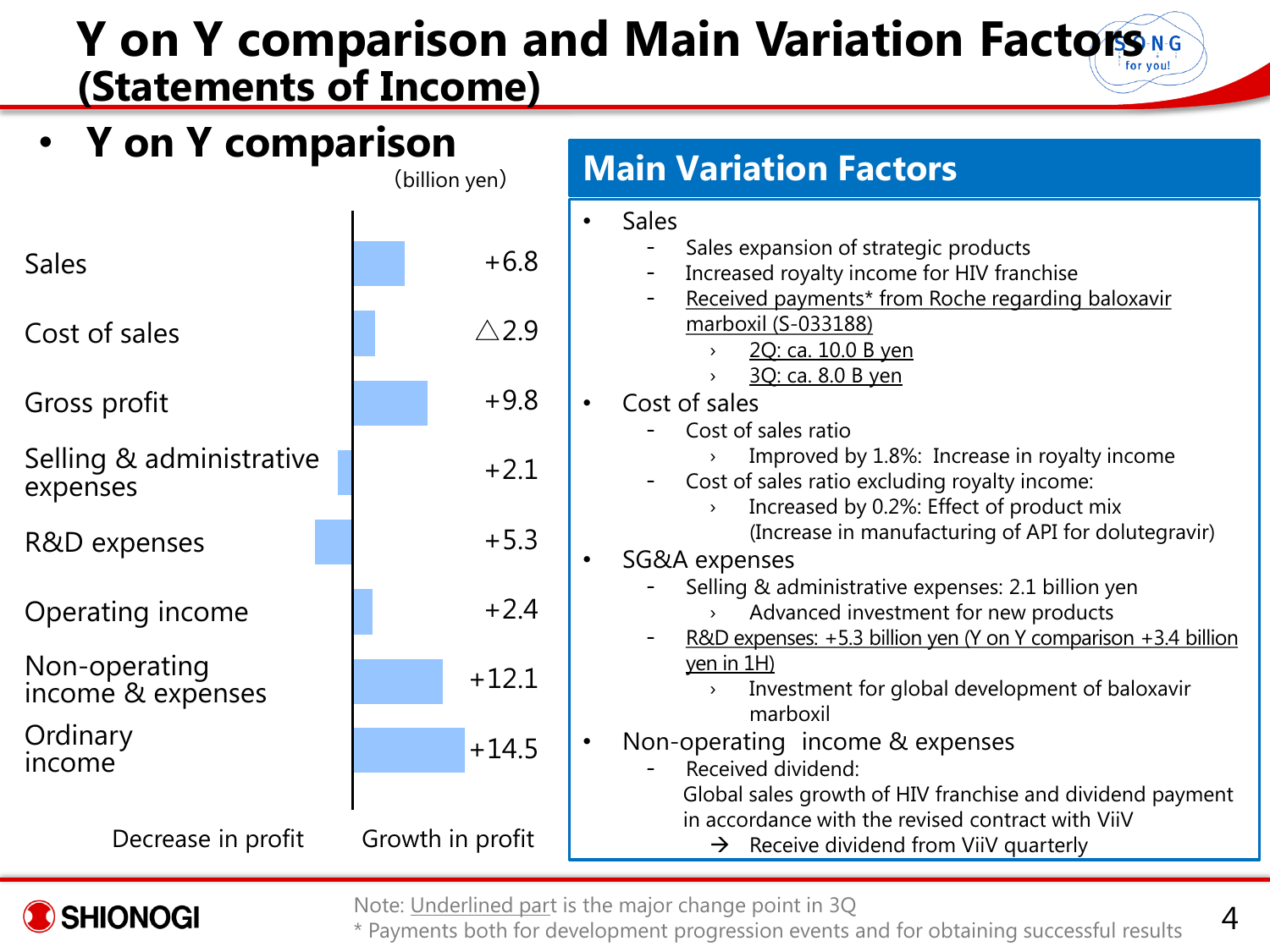## **Sales by Segments (Consolidated)**

(Unit B yen)

 $S$ -O-N-G for  $y$ ou!

|                                                              | <b>FY2017</b> |                                       |                                         | <b>FY2016</b>        | YonY          |        |
|--------------------------------------------------------------|---------------|---------------------------------------|-----------------------------------------|----------------------|---------------|--------|
|                                                              | forecasts     | <b>Full year Apr.-Dec.</b><br>results | <b>Progress vs.</b><br>forecasts<br>(%) | Apr.-Dec.<br>results | change<br>(%) | change |
| <b>Prescription drugs</b>                                    | 144.1         | 108.4                                 | 75.2                                    | 121.2                | (10.6)        | (12.9) |
| <b>Overseas</b><br>subsidiaries/export                       | 25.5          | 17.5                                  | 68.4                                    | 22.9                 | (23.8)        | (5.4)  |
| Shionogi Inc.                                                | 11.2          | 8.4                                   | 74.7                                    | 13.8                 | (39.6)        | (5.5)  |
| Osphena <sup>®</sup>                                         | 3.9           | 3.0                                   | 76.3                                    | 3.3                  | (10.2)        | (0.3)  |
| <b>Contract manufacturing</b>                                | 15.4          | 11.8                                  | 76.4                                    | 8.8                  | 33.8          | 3.0    |
| <b>OTC and quasi-drugs</b>                                   | 7.0           | 5.7                                   | 81.7                                    | 5.5                  | 3.7           | 0.2    |
| <b>Royalty income</b>                                        | 150.3         | 118.1                                 | 78.5                                    | 81.7                 | 44.6          | 36.4   |
| Royalty income for the sales of<br>HIV franchise and Crestor | 125.8         | 91.0                                  | 72.3                                    | 74.4                 | 22.4          | 16.6   |
| <b>HIV franchise</b>                                         | 103.3         | 74.0                                  | 71.6                                    | 49.3                 | 50.3          | 24.8   |
| Crestor®                                                     | 22.5          | <b>17.0</b>                           | 75.4                                    | 25.1                 | (32.4)        | (8.1)  |
| <b>Others</b>                                                | 2.7           | 2.0                                   | 74.1                                    | 16.4                 | (87.9)        | (14.4) |
| Total                                                        | 345.0         | 263.4                                 | 76.3                                    | 256.5                | 2.7           | 6.8    |

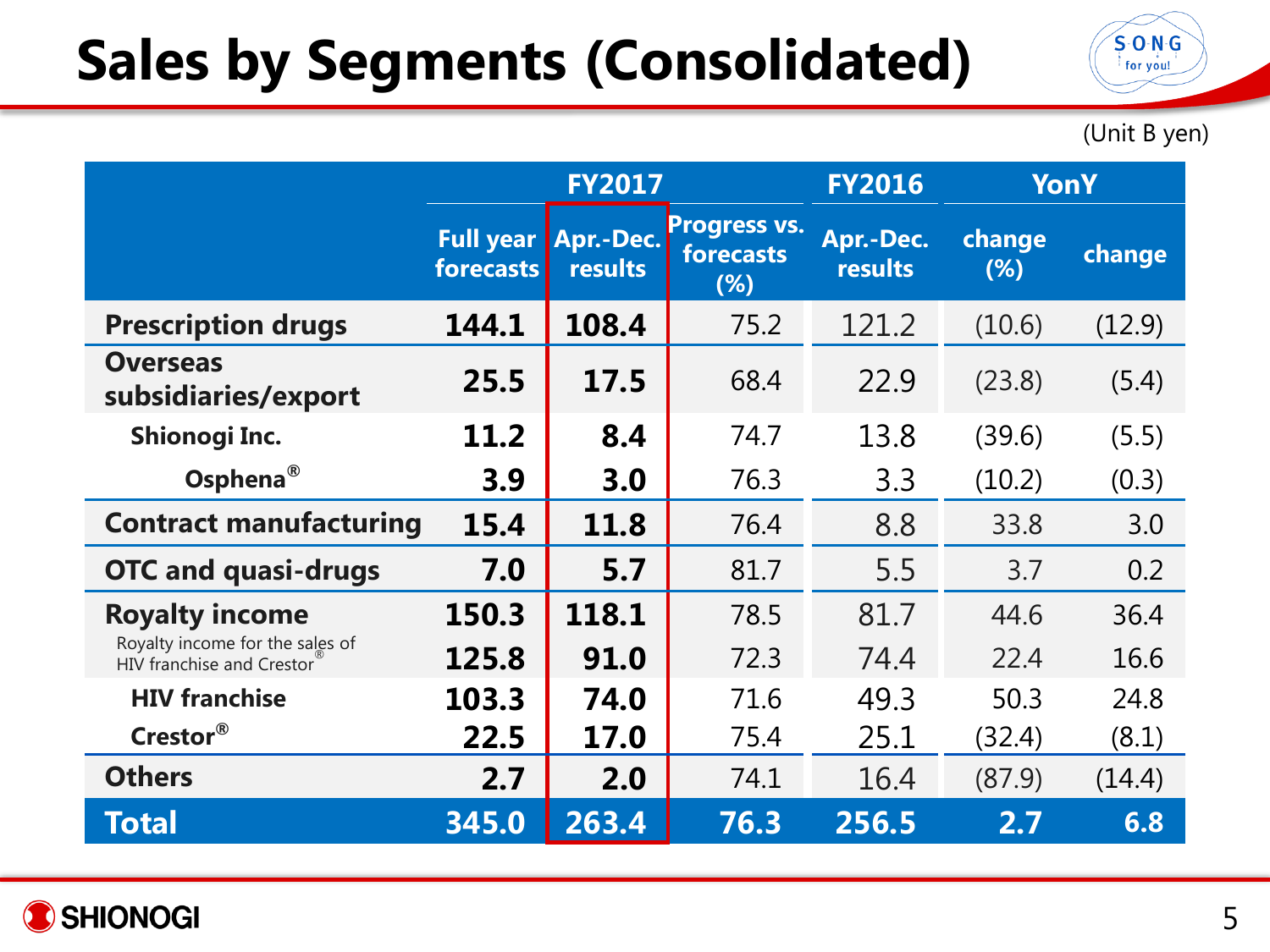#### **Y** on Y comparison and Main Variation Factors NG **(Sales by Segments)**





Note: Underlined part is the major change point in 3Q

\* Payments both for development progression events and for obtaining successful results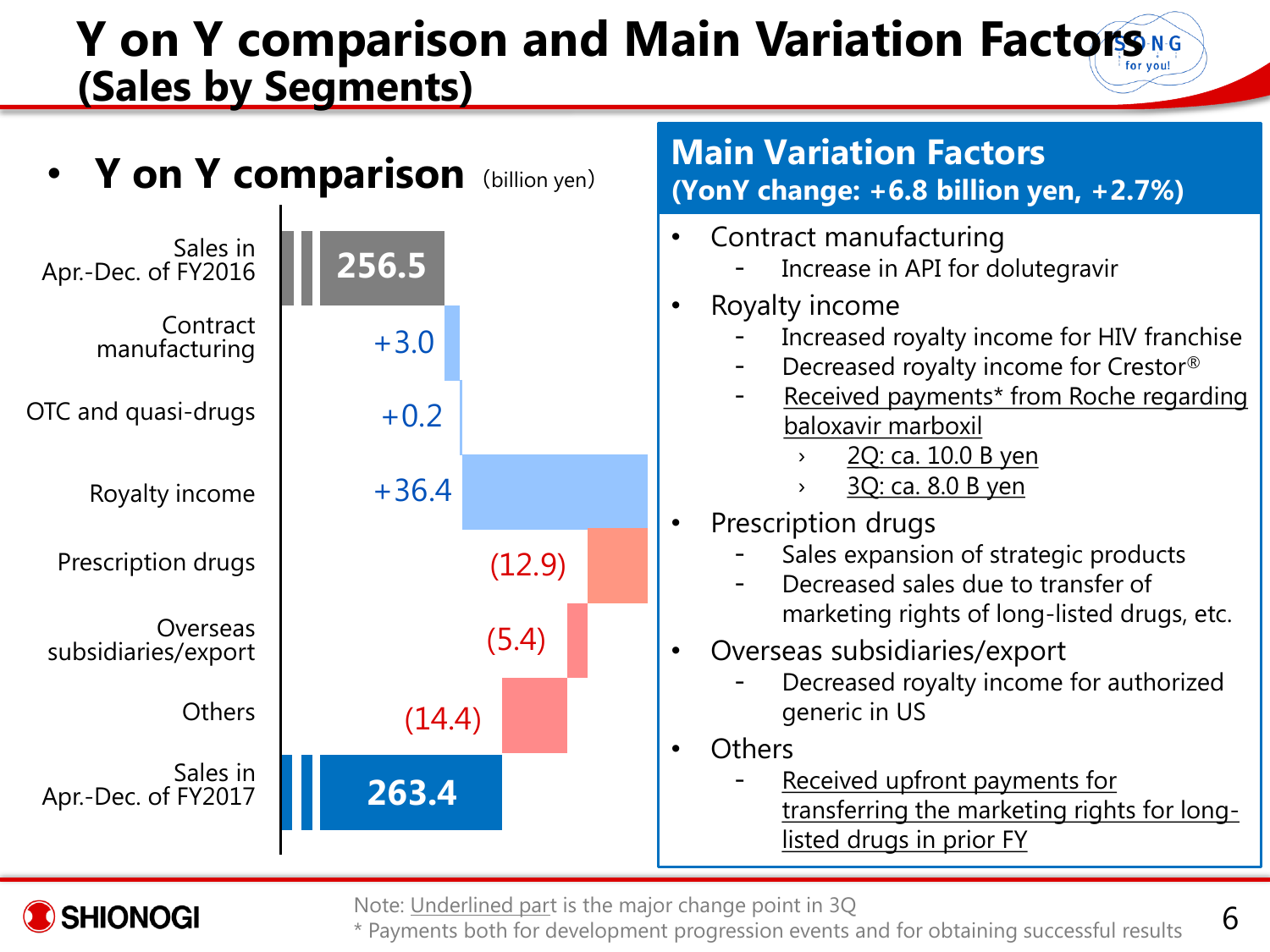## **Sales of Prescription Drugs in Japan**

(Unit B yen)

 $S$ -O-N-G for you!

|                                        | <b>FY2017</b> |                                       |                                  | <b>FY2016</b>        |               | YonY   |
|----------------------------------------|---------------|---------------------------------------|----------------------------------|----------------------|---------------|--------|
|                                        | forecasts     | <b>Full year Apr.-Dec.</b><br>results | Progress vs.<br>forecasts<br>(%) | Apr.-Dec.<br>results | change<br>(%) | change |
| Cymbalta <sup>®</sup>                  | 26.0          | 18.2                                  | 70.3                             | 14.2                 | 28.8          | 4.1    |
| Intuniv®                               | 2.0           | 1.2                                   | 60.2                             |                      |               | 1.2    |
| Symproic®                              | 0.60          | 0.38                                  | 62.8                             |                      |               | 0.38   |
| <b>Total of Strategic Products</b>     | 28.6          | 19.8                                  | 69.4                             | 14.2                 | 40.1          | 5.7    |
| Actair®                                | 0.13          | 0.09                                  | 71.5                             | 0.05                 | 67.4          | 0.04   |
| Mulpleta <sup>®</sup>                  | 0.17          | 0.13                                  | 74.0                             | 0.09                 | 38.4          | 0.04   |
| Pirespa <sup>®</sup>                   | 6.0           | 4.9                                   | 82.6                             | 4.5                  | 8.5           | 0.4    |
| <b>OxyContin<sup>®</sup></b> franchise | 8.9           | 7.0                                   | 78.9                             | 7.7                  | (9.2)         | (0.7)  |
| Rapiacta <sup>®</sup>                  | 2.8           | 1.2                                   | 44.2                             | 1.2                  | (1.7)         | (0.0)  |
| Brightpoc <sup>®</sup> Flu             | 0.92          | 0.53                                  | 57.4                             | 0.56                 | (4.8)         | (0.03) |
| Glashvista <sup>®</sup>                | 0.31          | 0.20                                  | 62.6                             | 0.52                 | (62.6)        | (0.33) |
| <b>Total of New Products</b>           | 47.7          | 33.9                                  | 71.1                             | 28.9                 | 17.5          | 5.0    |
| Crestor <sup>®</sup>                   | 34.4          | 26.3                                  | 76.4                             | 33.1                 | (20.5)        | (6.8)  |
| <b>Irbetan<sup>®</sup></b> franchise   | 14.8          | 11.9                                  | 80.2                             | 11.8                 | 0.7           | 0.1    |
| <b>Others</b>                          | 47.2          | 36.3                                  | 76.9                             | 47.5                 | (23.6)        | (11.2) |
| <b>Prescription drugs</b>              | 144.1         | 108.4                                 | 75.2                             | 121.2                | (10.6)        | (12.9) |

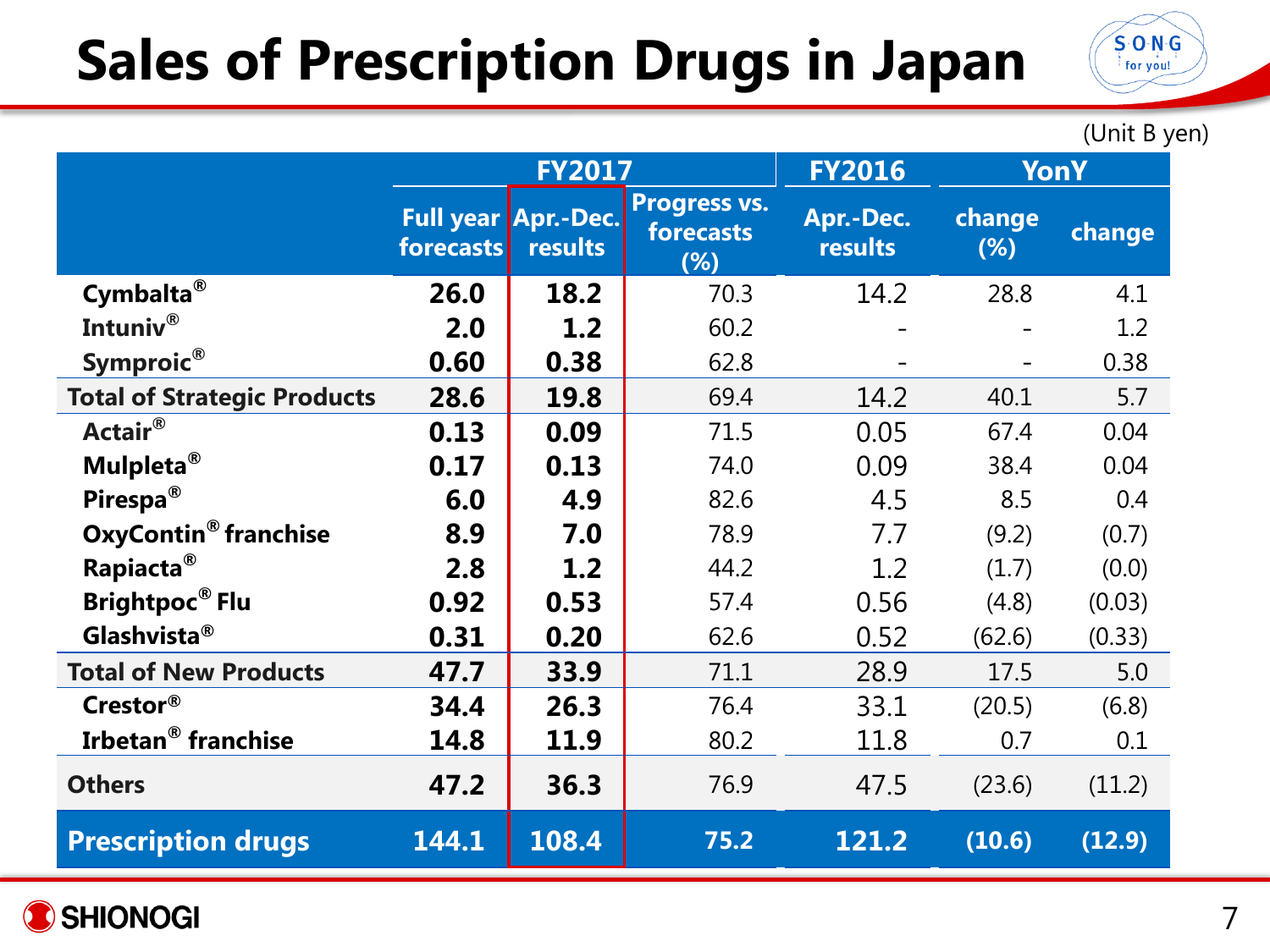#### Y on Y comparison and Main Variation Factors NG **(Sales of Prescription Drugs in Japan)**



\*New Products (excluding strategic products):

**SHIONOGI** 

8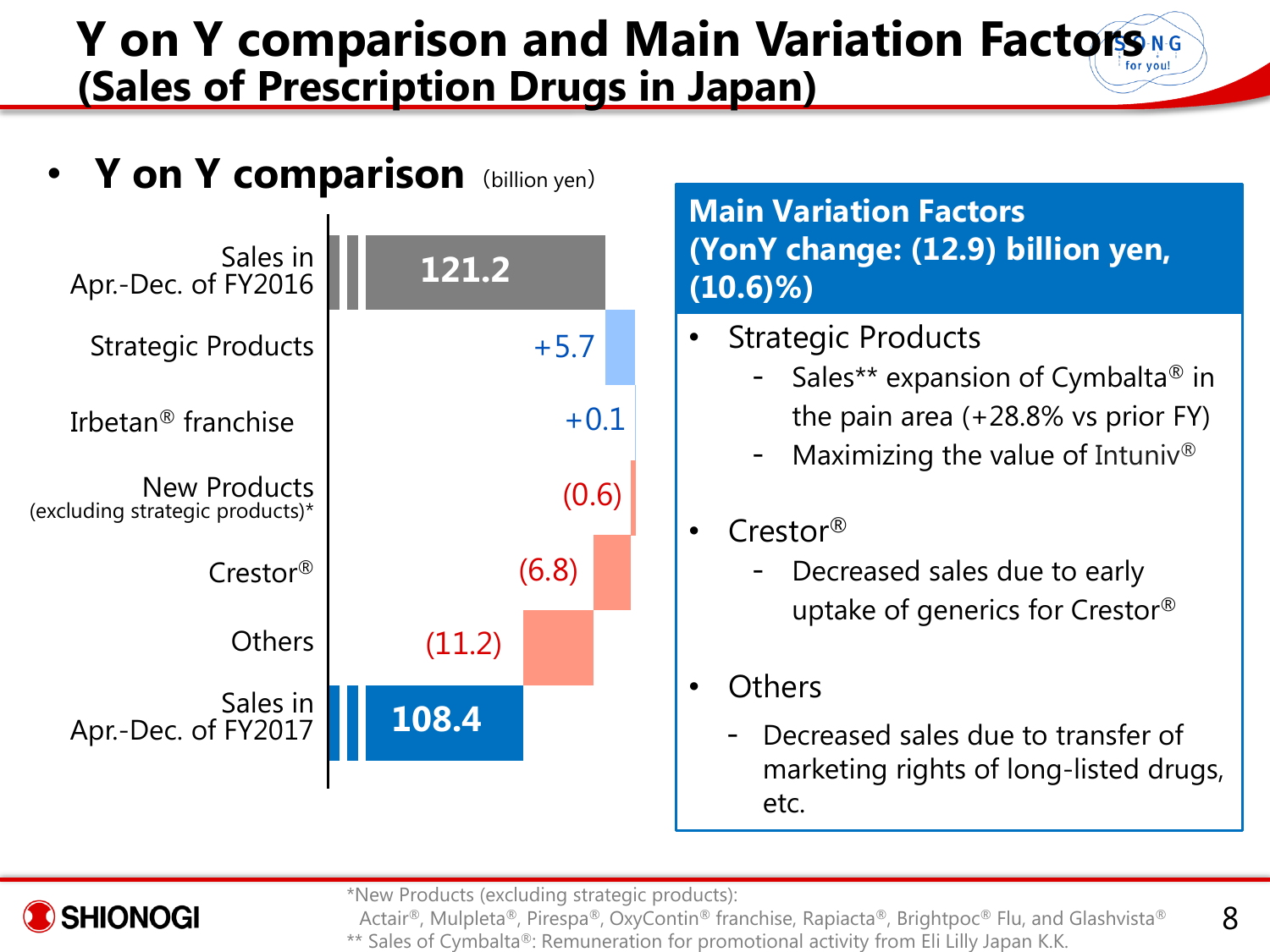#### **Key Actions in Response to Shionogi's Business Environmental Changes in 2H FY2017 -1** Cited from presentation material of 1H FY2017 Financial Results

#### • **Sales in Japan**

- Maintaining sales growth of new products
	- > Cymbalta®: Maximizing the value in the pain area
	- > Intuniv®: Providing more information about ADHD and Intuniv® to support further uptake
	- > Oxycodone family: Preparation for launch of tamper resistant formulation
- Maximizing the value of our anti-flu drugs
	- > Baloxavir marboxil: Preparation for launch
	- > Rapiacta®: Collecting efficacy and safety data in repeat-dose study of patients with underlying respiratory disease

#### • **Overseas Business**

- Osphena<sup>®</sup>: Maximizing the value of Osphena<sup>®</sup> in collaboration with Duchesnay Inc. and preparation for submission of the NDA for vaginal dryness to FDA
- Symproic®: Collaboration with Purdue Pharma L.P. for a smooth launch
- Developing our marketing strategy to maximize the value of cefiderocol and Mulpleta® in hospital/highly-specialized markets

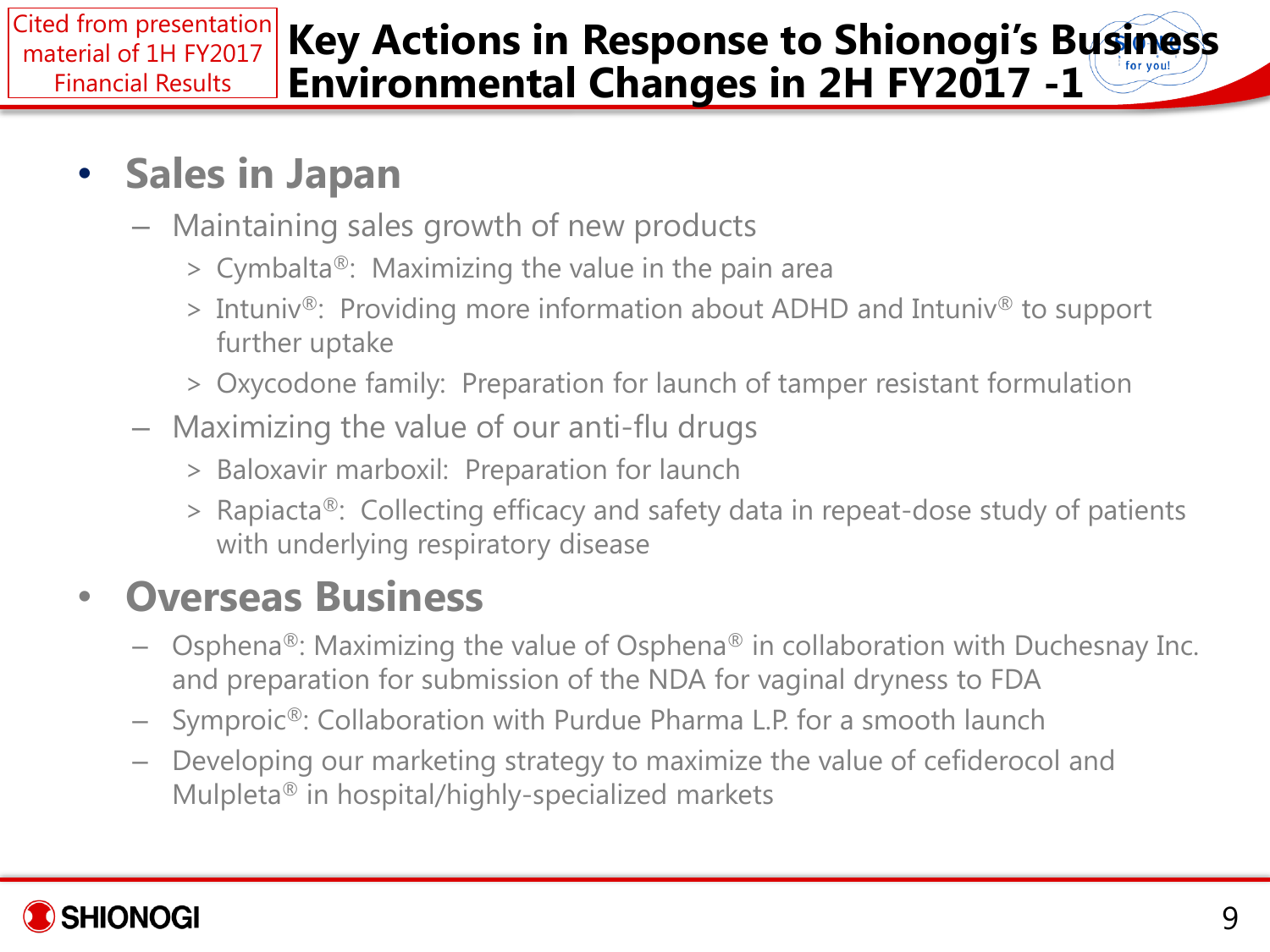#### **Strengthen and Enhance the Sales of New Products -1-**



- Pain indication
	- Sales growth especially in OA and CLBP driven by positive perception
- Depression indication
	- Largest market share
	- Further sales growth

#### <Ongoing key actions>

• Focus sales force resources mainly on the pain area

#### **Maximizing the value of Intuniv®**

- Increased prescription rate of Intuniv® based on high level of satisfaction with its efficacy and safety
- By 8 months after launch, reached a sales level exceeding that of any other ADHD drug
- Expanding the understanding of ADHD and its treatment amongst healthcare providers

<Ongoing key actions>

- Growing the NRx share
- Helping patients who are unsatisfied with other ADHD drugs
	- Switch from the current treatment
	- Adjunctive use of Intuniv®



OA: osteoarthritis, CLBP: chronic low back pain, ADHD: Attention deficit hyperactivity disorder \* Sales of Cymbalta®: Remuneration for promotional activity from Eli Lilly Japan K.K.





 $S$  O  $N$  G for you!

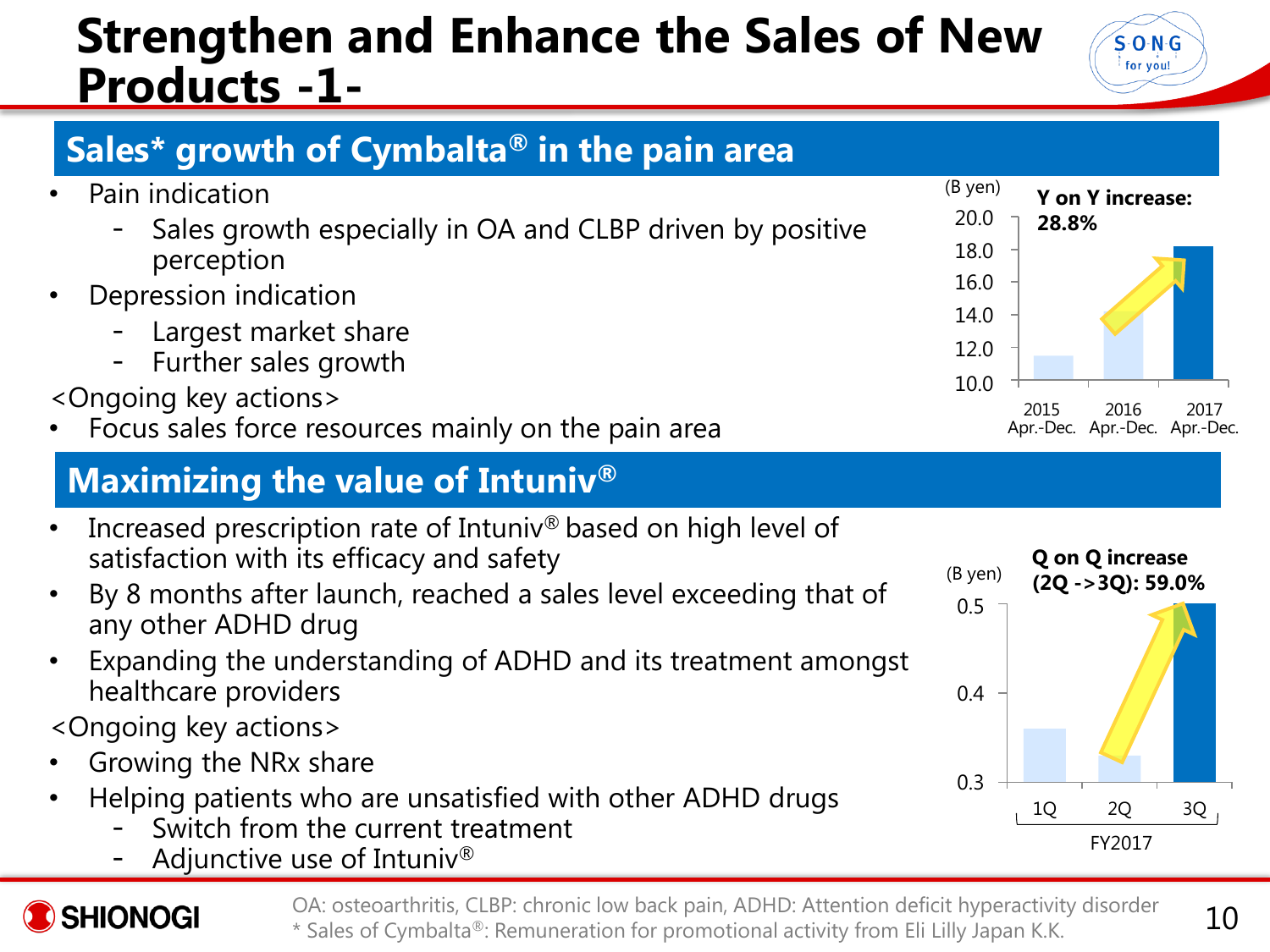#### **Strengthen and Enhance the Sales of New Products -2-**



#### **Launched Oxycontin® tamper resistant formulation (on Dec. 8, 2017)**

- **Contribution to a more vigorous society by preventing misuse and abuse of opioids for medical use**
	- Possible to prevent misuse by crushing in addition to abuse
	- Prompt switch from the current formulation to support the proper use
		- > Considering to switch also from the other opioids in future



Current formulation **Can be easily crushed**

- Preventing the abuse of opioids for medical use
- Support proper use for pain management



Tamper resistant formulation **Difficult to manipulate for misuse and abuse**

#### **Maximizing the value of anti-flu drugs**

- Baloxavir marboxil: Accelerate the preparation for launch
- Rapiacta<sup>®</sup>: Initiated patient registration in repeat-dose study in patients with underlying respiratory disease

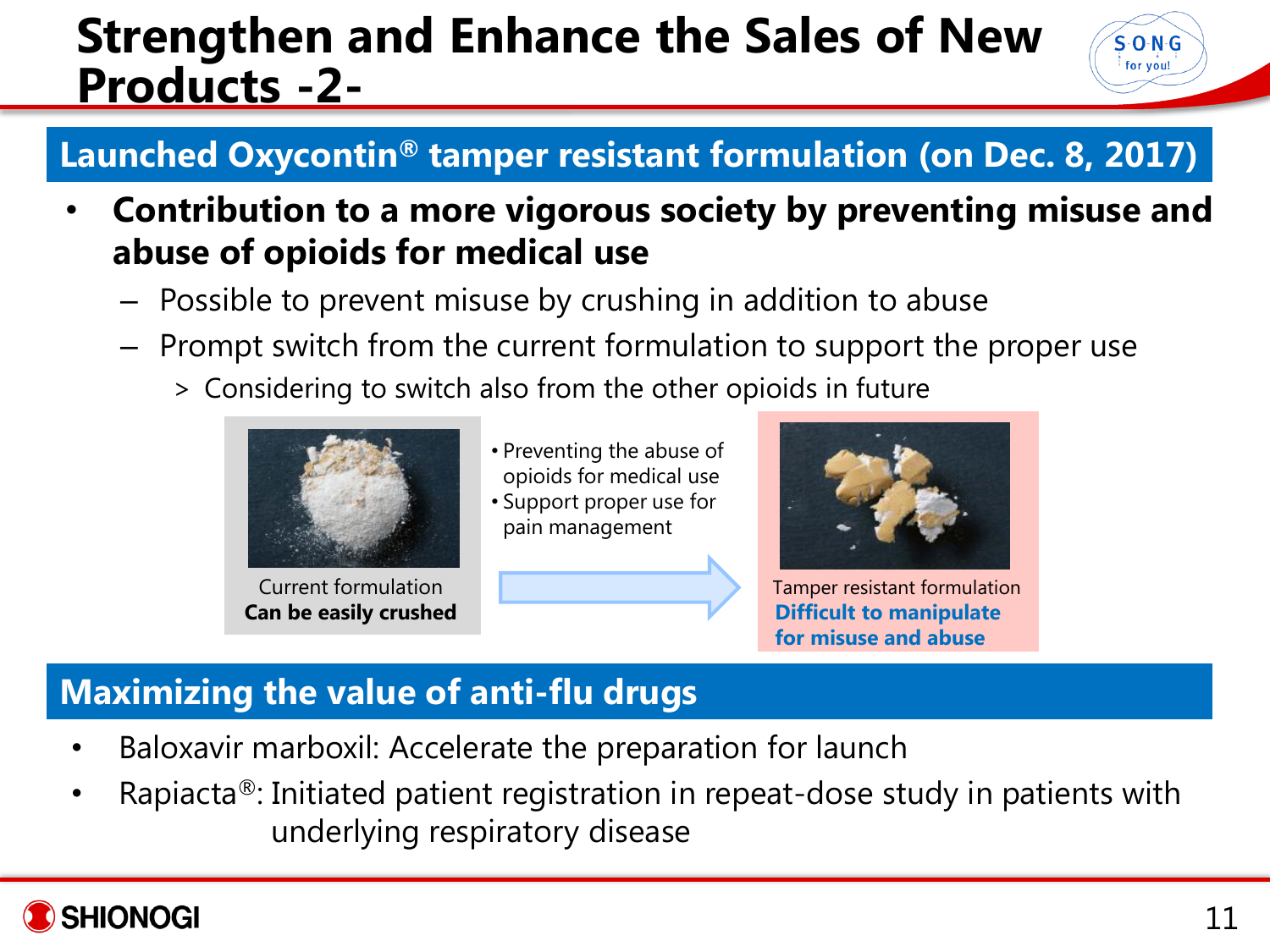#### **Sales Expansion of New Drugs and Negative Song** for you! **Impact of Generic Entries on Main Products**

(Unit: B yen)

| <b>New drugs</b>                                                                                            | <b>Full year</b><br>forecast | Apr.-Dec.<br>results | To achieve FY2017 business plan                                                                                                       |
|-------------------------------------------------------------------------------------------------------------|------------------------------|----------------------|---------------------------------------------------------------------------------------------------------------------------------------|
| Growth of new drugs including<br>Cymbalta <sup>®</sup>                                                      | $+8.6$                       | $+5.0$               | • Sales expansion of three strategic<br>products<br>Launched Oxycontin <sup>®</sup> tamper resistant<br>formulation (on Dec. 8, 2017) |
| Launch of generics for Crestor <sup>®</sup> and<br>Irbetan <sup>®</sup>                                     | (9.2)                        | (6.7)                | • focus on new drugs                                                                                                                  |
| Long-listed drugs, etc.                                                                                     | <b>Full year</b><br>forecast | Apr.-Dec.<br>results | To achieve FY2017 business plan                                                                                                       |
| Decreased sales of long-listed<br>drugs including Flomox <sup>®</sup><br>Decreased stockpiling of Rapiacta® | (8.4)                        | (6.2)                | • On track                                                                                                                            |
| Transferring the marketing rights<br>for long-listed 24 drugs                                               | (4.9)                        | (4.9)                | • Transferring the marketing rights for 21<br>long-listed drugs to Kyowa<br>Pharmaceutical Industry Co., Ltd. on Dec. 1,<br>2016      |
| <b>Prescription drugs</b>                                                                                   | (13.9)                       | (12.9)               |                                                                                                                                       |

#### **Continuous focus on new drugs**

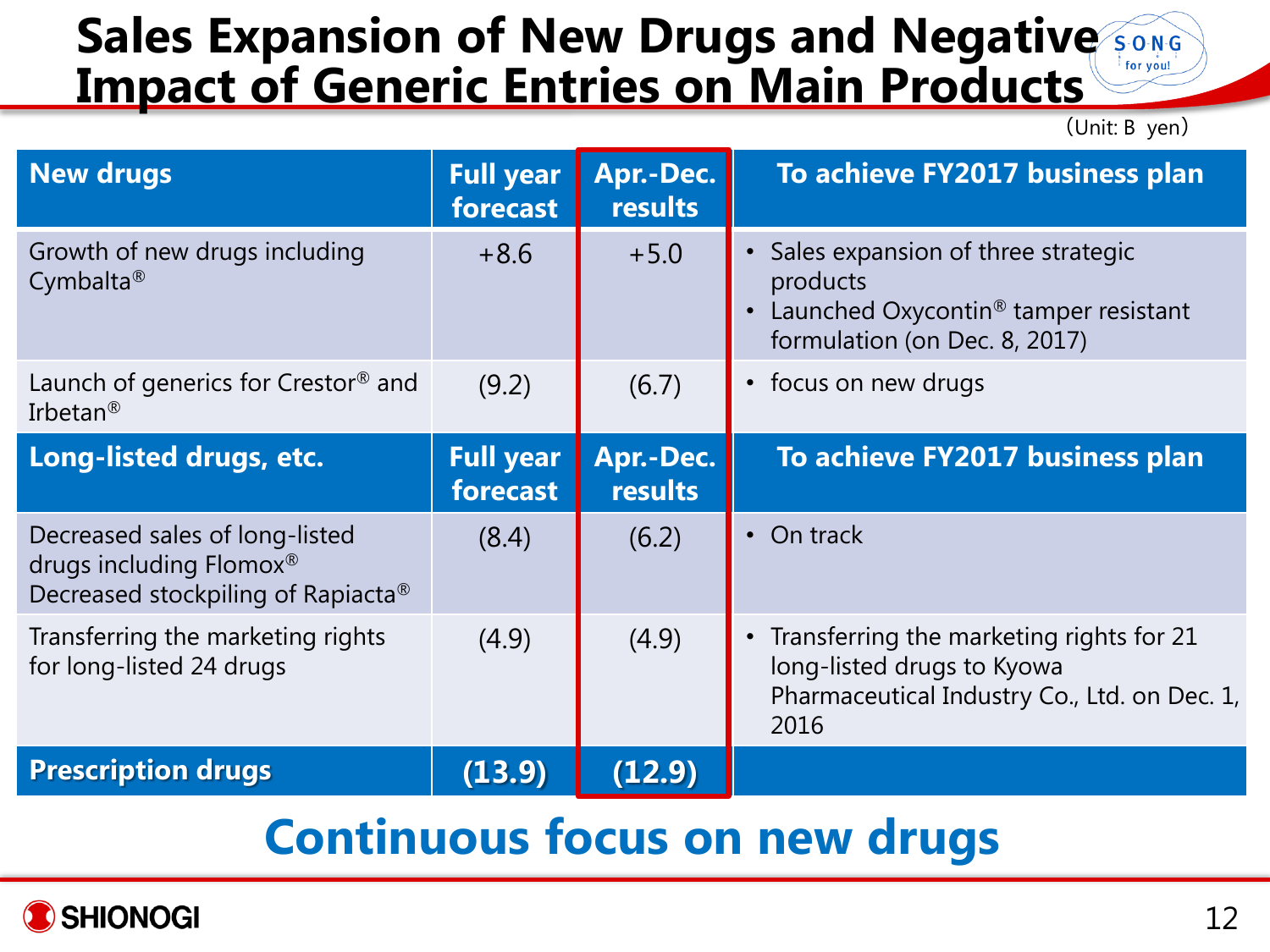# **Progress in Overseas Business**



### • **Symproic®/Rizmoic®**\*

- Launched in US (in Oct. 2017)
- Improving market access coverage and highlighting clinical differentiation should drive sales expansion through a collaboration with Purdue Pharma L.P.
- NDA Submission under review in EU (Accepted for review Mar. 2017)

## • **Osphena®**

- Collaboration with Duchesnay Inc. for sales expansion
- Vaginal dryness study: Preparation for NDA submission in US

### • **Mulpleta®** (Lusutrombopag)

- NDA submission in US (in Dec. 2017)
- NDA submission in EU (in Jan. 2018)

## • **Cefiderocol**

- Global phase III studies are ongoing
	- (1) Carbapenem-resistant study (2) HAP/VAP study

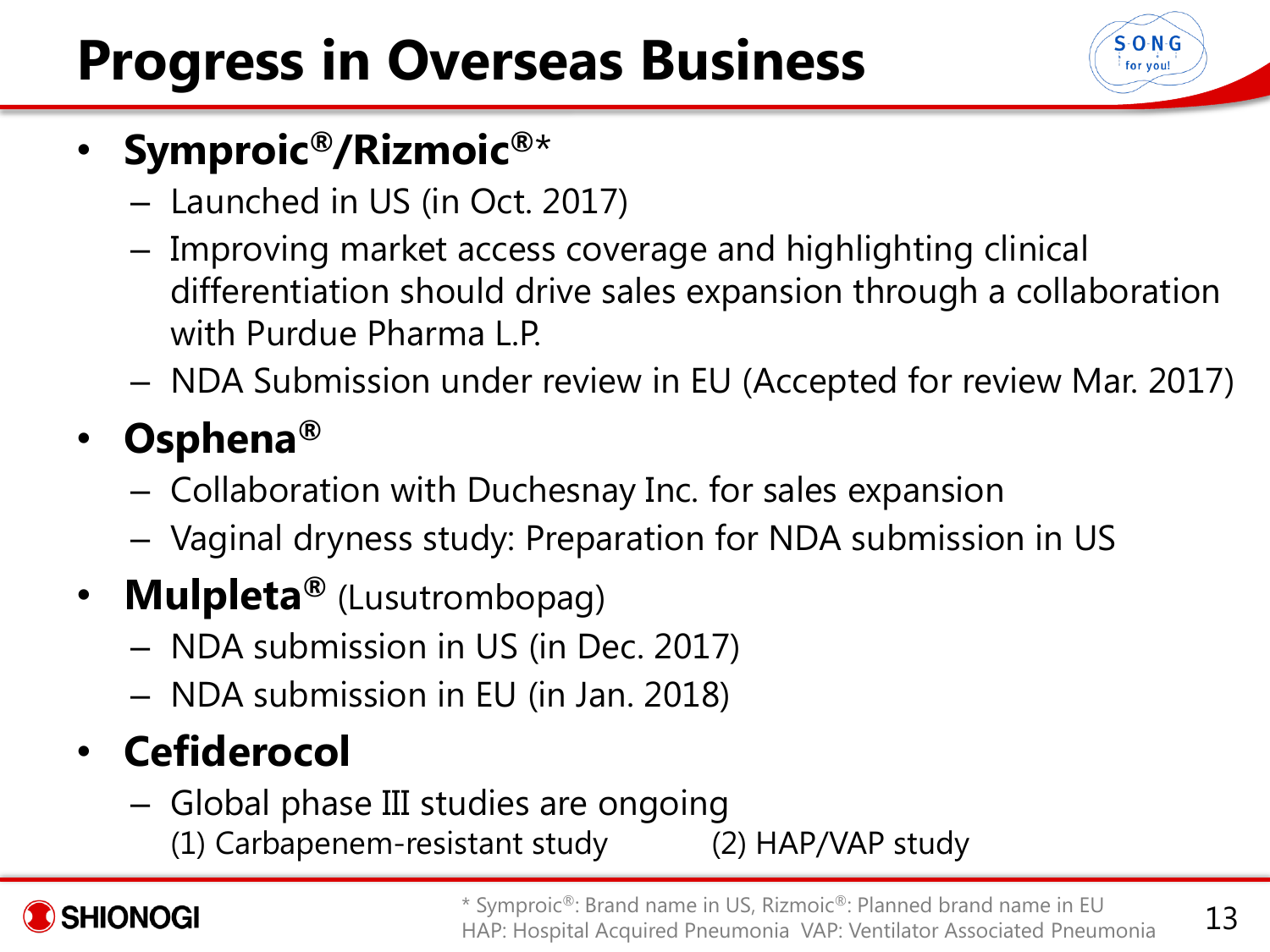### **Baloxavir marboxil: Strong Collaboration with Roche**

**Decided to accelerate NDA submission in US based on positive results of Phase II study in Japan and OwH\* study**

**Received the payment (ca. 8.0 B yen) from Roche by the agreement to accelerated NDA submission in US**

→ Roche will conduct all global studies initiated **from now on**



## **Maximizing the value of baloxavir marboxil globally through a stronger collaboration with Roche**



S-O-N-C for you!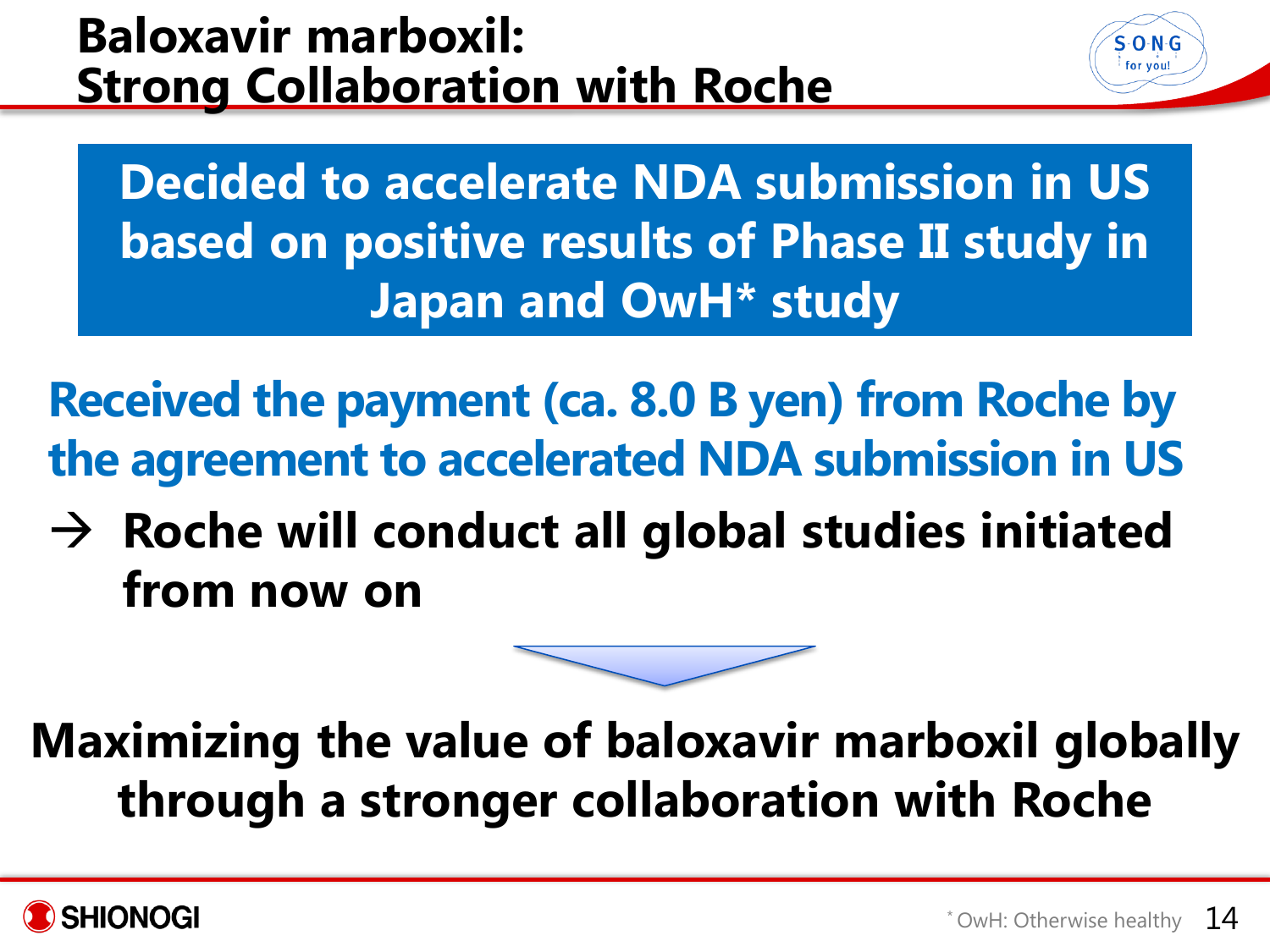# **Precise Management of Total Costs**

- **Total cost management scheme which combines selling & administrative expenses and R&D expenses into one unified expense budget**
	- Total cost management of SG&A expenses (Progress: 75.2%)
		- > Careful control of selling & administrative expenses (Progress: 70.9%)
		- > Increase in R&D expenses (Progress: 82.9%)
- **Advanced investment to accelerate R&D for growth drivers**
	- Baloxavir marboxil : Good progress in HR\* study
	- Actions to maximize the value of baloxavir marboxil

## **Targeting revenue and profit growth in FY2017 based on precise total cost management while expanding investment in growth drivers**



 $S$   $O$   $N$   $G$ for you!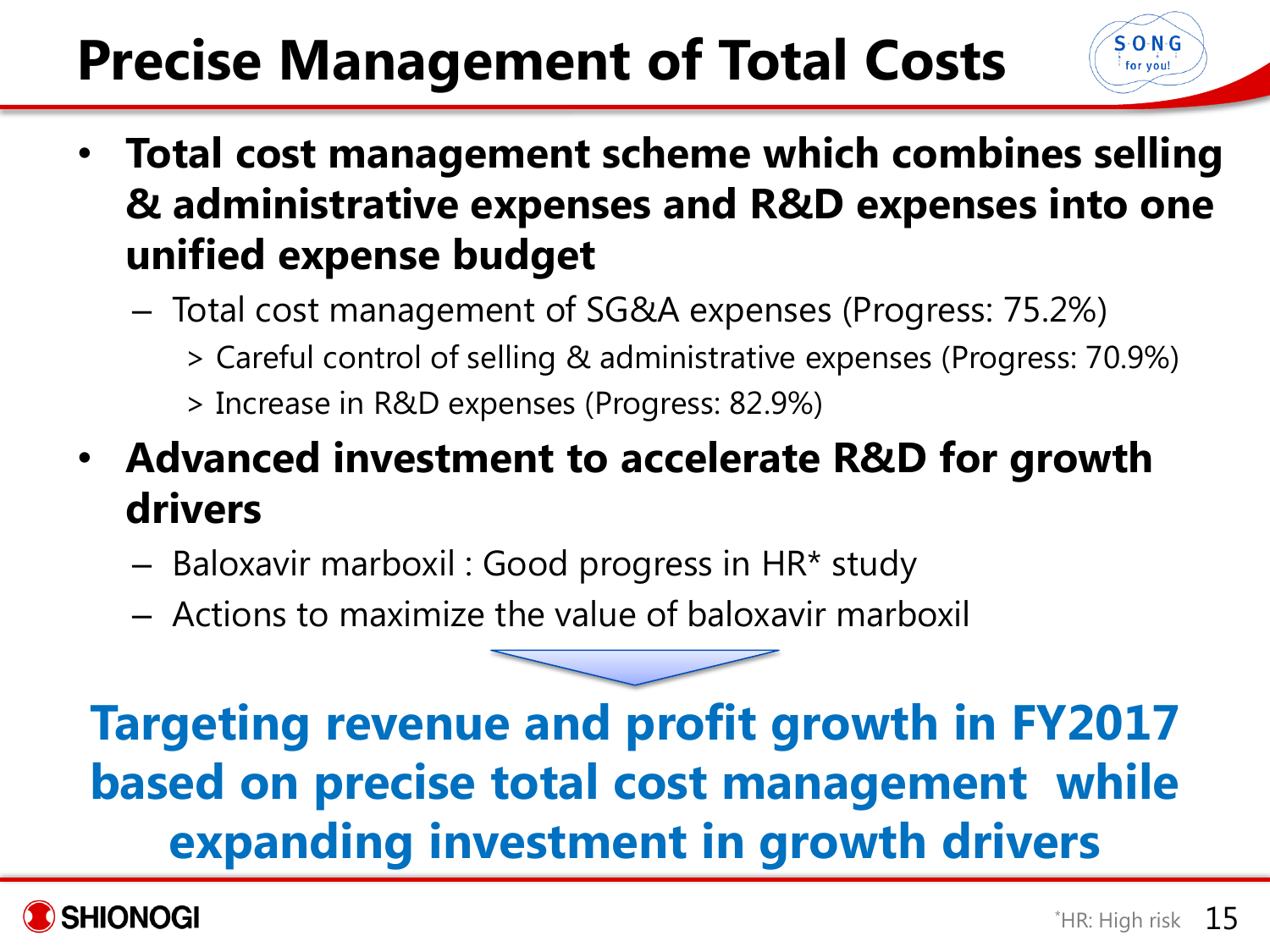# **Progress in 3Q FY2017\***

**SHIONOGI** 





\* Change from Nov. 1, 2017 to Feb. 4 2018 is only described

16 DTG: dolutegravir RPV: rilpivirine CAB:cabotegravir LAP: long acting parenteral formulation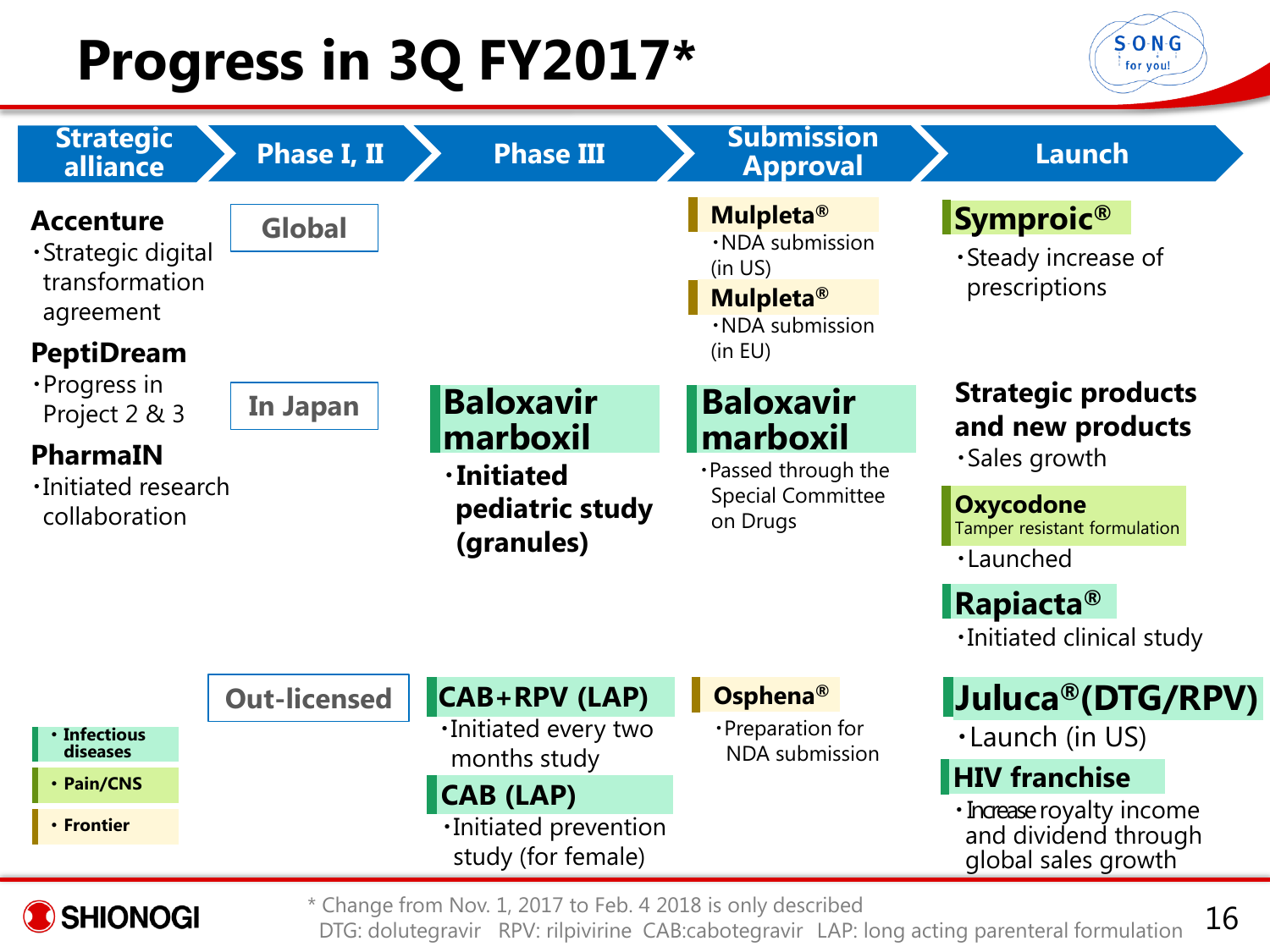#### $S$   $\cdot$   $O$   $\cdot$   $N$   $\cdot$   $G$ **Growth and Progress of HIV Franchise** for you!





#### **Development status of the integrase inhibitor franchise**

- **Juluca®**: DTG/RPV (Oral): Launched in US (in Dec. 2017)
- **DTG+3TC:** PhIII study is ongoing -> Planning to launch in FY2019
- **CAB+RPV** (LAP): Expect to improve adherence based on high convenience PhIII study is ongoing -> Planning to launch in FY2020 Initiated PhIII study of every two months administration (in Nov. 2017)
- **CAB**(LAP) : Prevention study of every two or three months administration
	- -> Planning to launch after FY2020

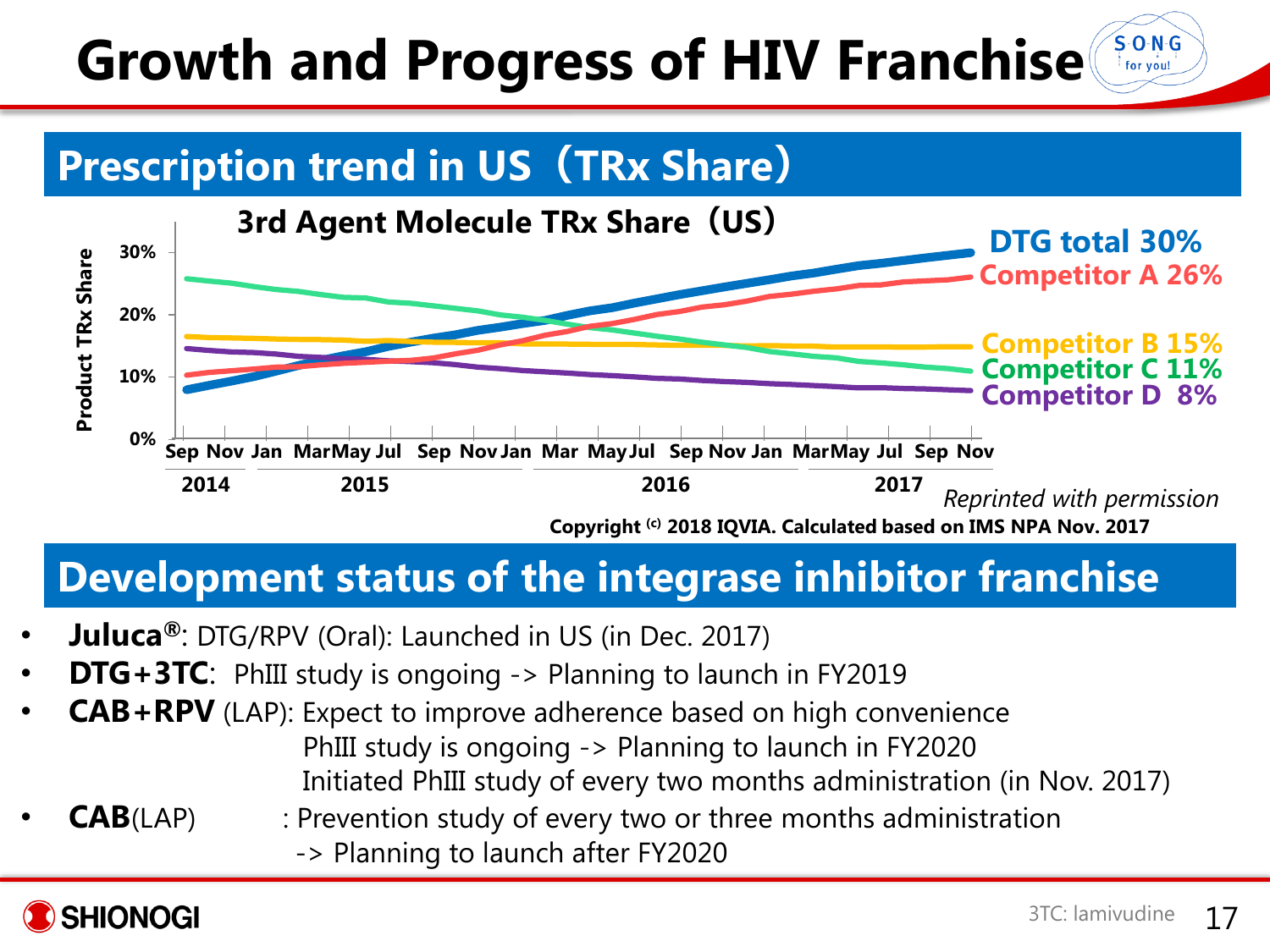## **Strategic Alliances with Accenture (in Dec. 2017)**

#### **Strengthening the basis of IT organization**

- Improving productivity in IT operation service
	- Save costs and resources in operation of IT systems by outsourcing routine work
	- Focus our resources on strategic work
	- Enhance capabilities of our IT division with Accenture's support

#### **Talent development**

- Improving IT literacy and business literacy
	- Investment in human resources through a knowledge-transfer program and utilizing costs and resources saved through outsourcing routine work



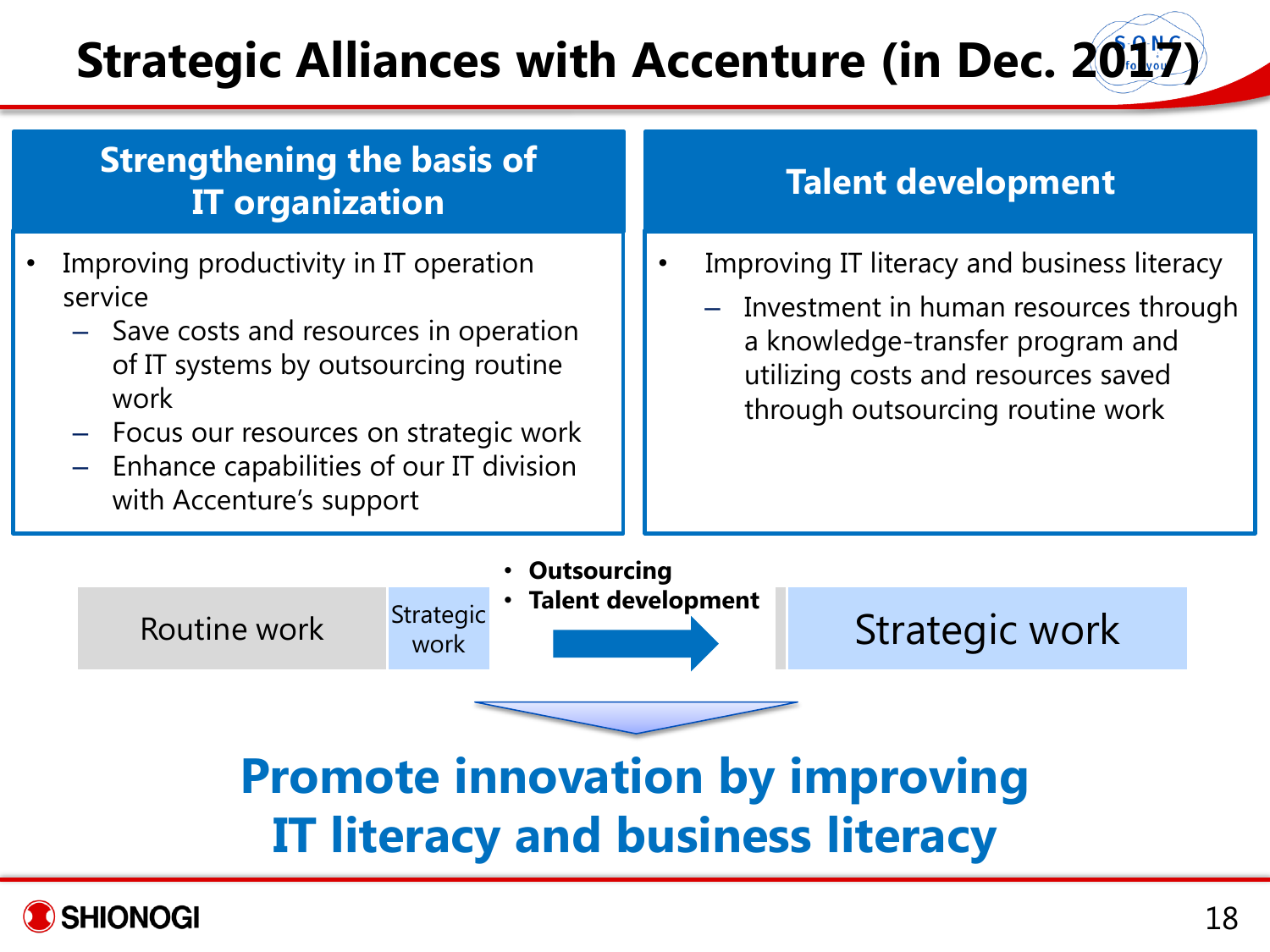

# **2. Shareholder Return**

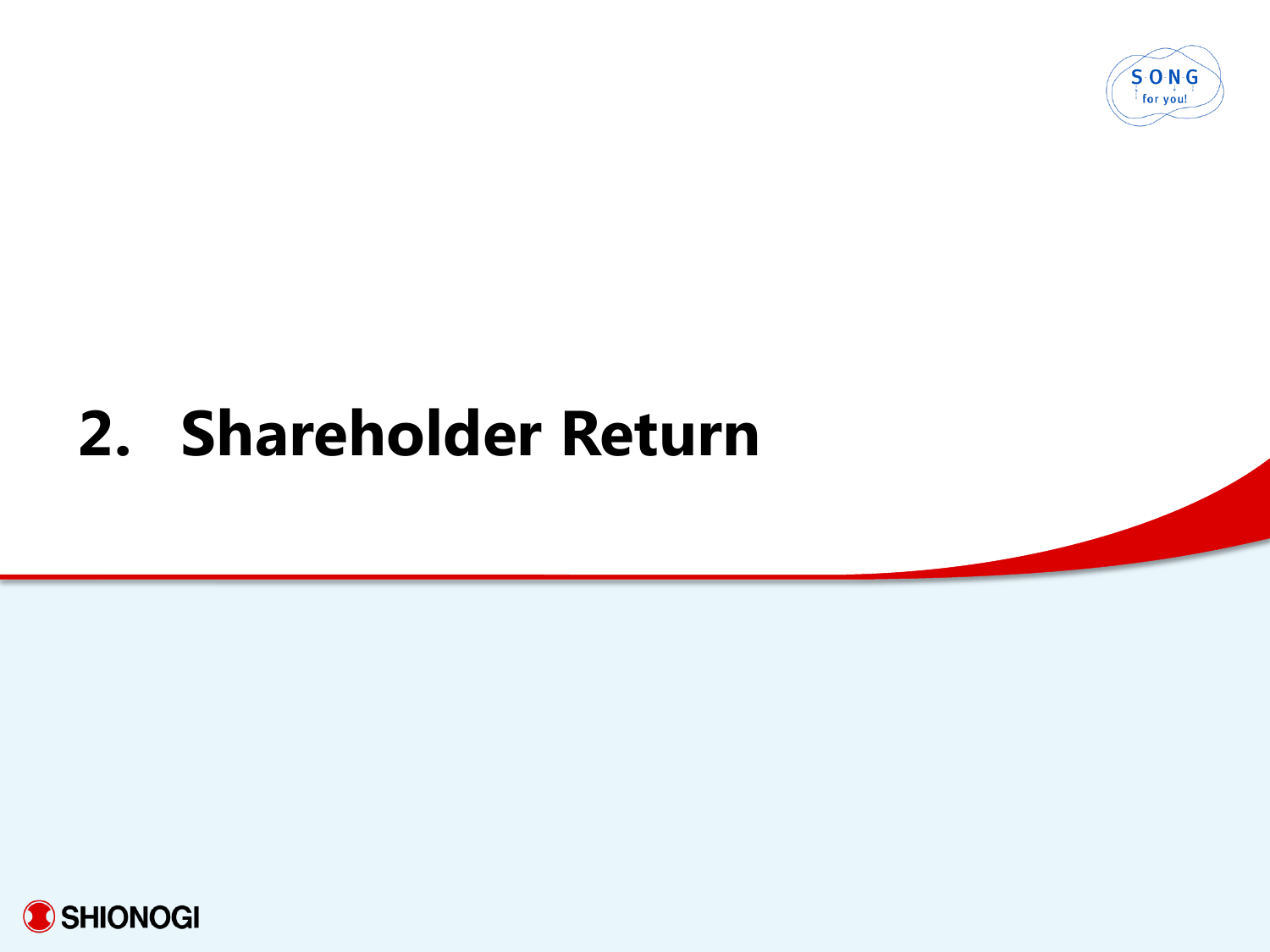#### **Acquisition of Own Shares and Cancellation of Treasury Shares**





**Increase shareholder return and capital efficiency by following a flexible capital policy, aligning with strong business progress**

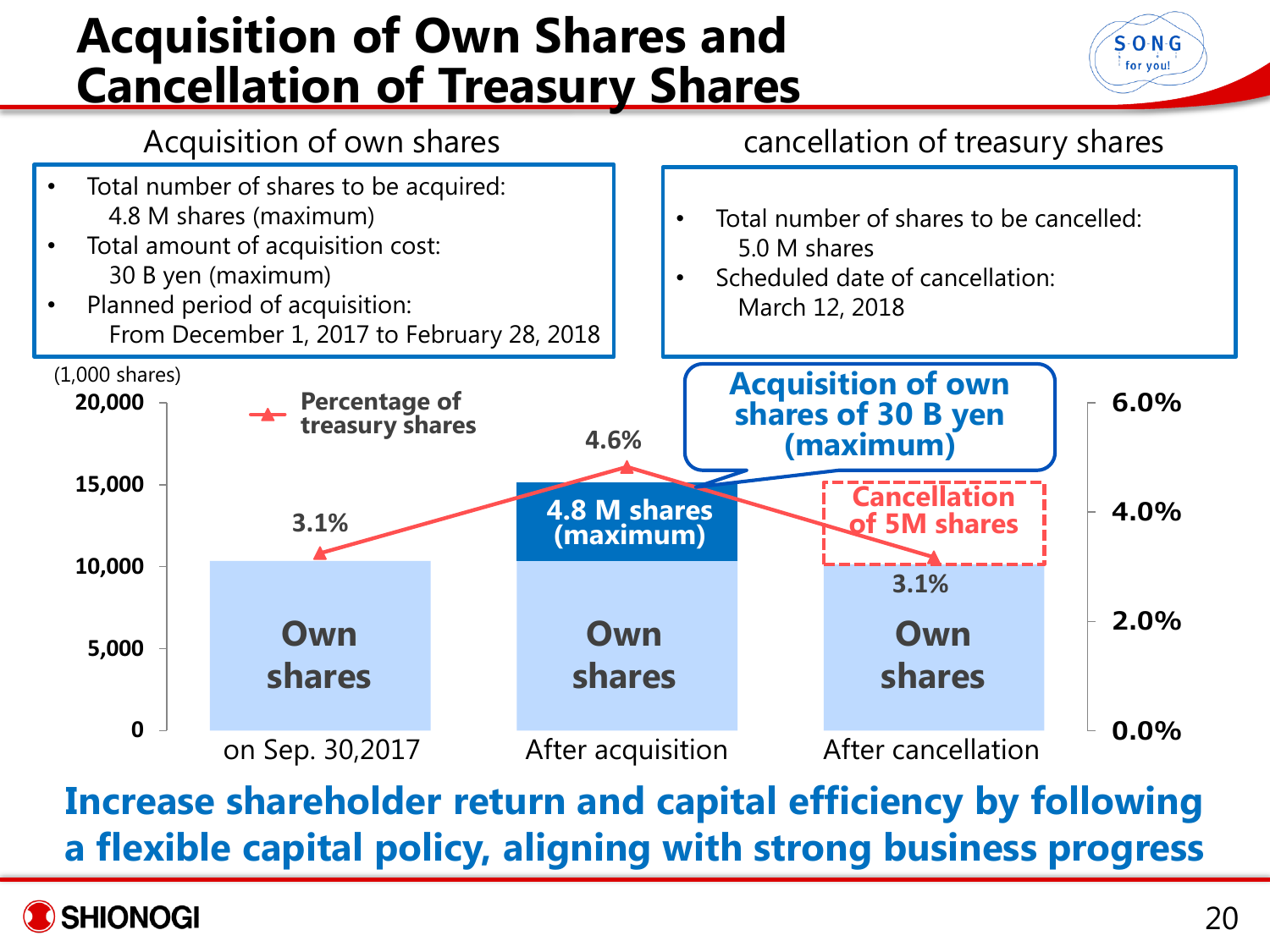

# **Appendix**

- **- Progress in Pipeline**
- **- Target Milestones for Launch of New Products**

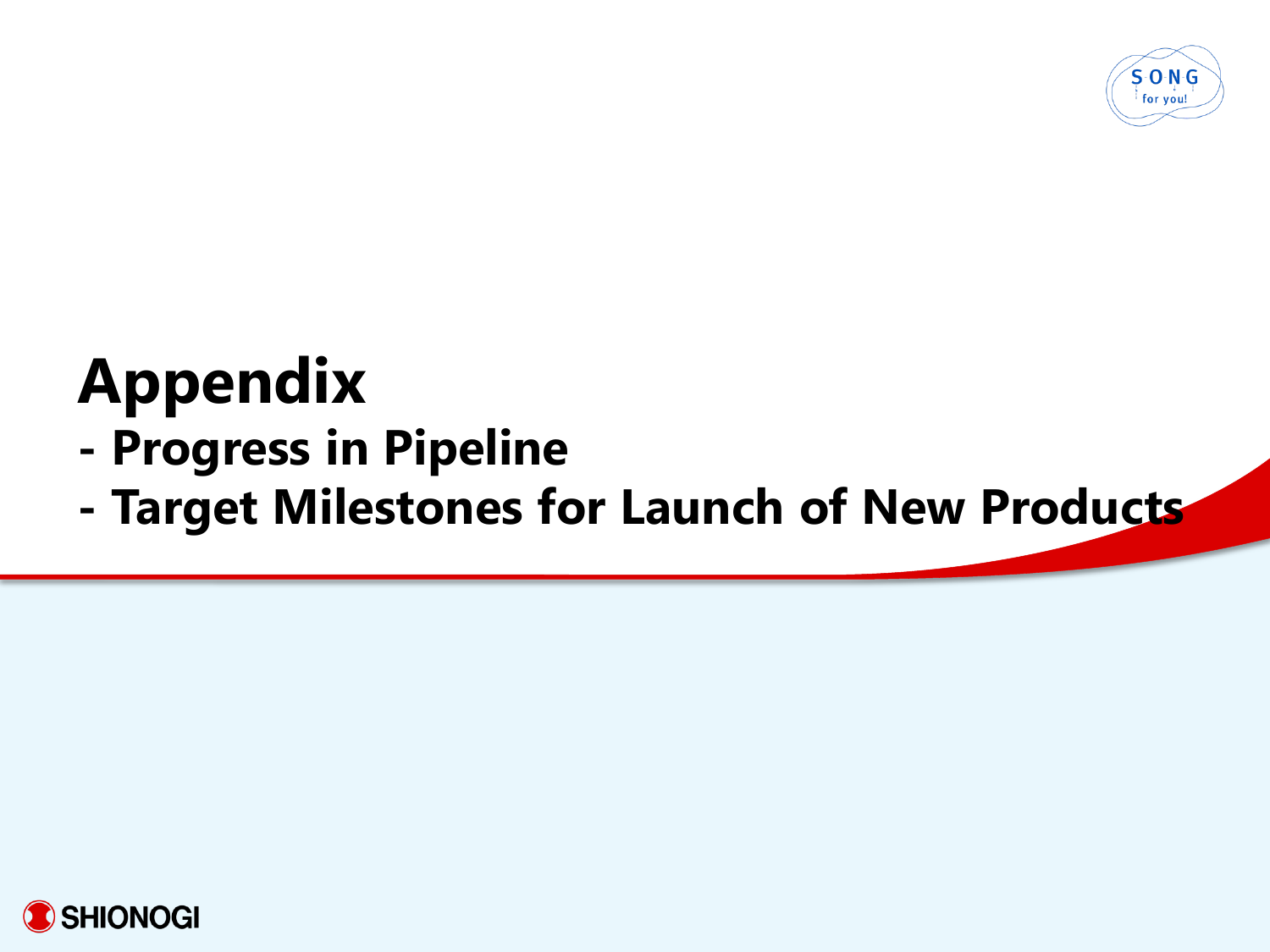## **Target Milestones for FY2017 (as of Jan. 2018)**



| <b>Areas</b>                                                                                         | <b>Product</b>                                                                           | As of Apr. 1, 2017                                                           |                 | <b>Target for FY2017</b>                         |  |
|------------------------------------------------------------------------------------------------------|------------------------------------------------------------------------------------------|------------------------------------------------------------------------------|-----------------|--------------------------------------------------|--|
| <b>Cefiderocol</b><br>Multidrug-resistant Gram-negative<br>bacterial infections<br><b>Infectious</b> |                                                                                          | <b>Global:</b><br><b>Preparation for NDA submission</b>                      |                 | <b>US: NDA submission</b>                        |  |
| disease                                                                                              | baloxavir marboxil<br>Influenza virus infection                                          | $\frac{1}{2}$ Japan: Phase III<br>Global:<br><b>Phase III</b><br>(pediatric) |                 | <b>Japan: NDA submission</b>                     |  |
|                                                                                                      | Intuniv®<br>ADHD (pediatric)                                                             | Japan: Approved<br>ADHD (pediatric)                                          |                 | Japan: Launch<br>ADHD (pediatric)                |  |
|                                                                                                      | Symproic <sup>®</sup><br>Opioid-induced constipation                                     |                                                                              | Japan: Approved | Japan: Launch                                    |  |
| <b>Pain/CNS</b>                                                                                      | Symproic <sup>®</sup><br>Opioid-induced constipation                                     | <b>US: Approved</b>                                                          |                 | <b>US: Launch</b>                                |  |
|                                                                                                      | <b>Oxycodone</b><br>Treatment of moderate to severe<br>chronic pain                      | <b>Japan: NDA submission</b>                                                 |                 | Japan: Approval                                  |  |
|                                                                                                      | Oxycodone<br>Tamper resistant formulation                                                | <b>Japan: NDA submission</b>                                                 |                 | <b>Japan: Approval</b>                           |  |
|                                                                                                      | Lisdexamfetamine<br>ADHD (pediatric)                                                     | Japan: Preparation for NDA submission<br>ADHD (pediatric)                    |                 | <b>Japan: NDA submission</b><br>ADHD (pediatric) |  |
|                                                                                                      | Cymbalta <sup>®</sup><br>Depression (pediatric)                                          |                                                                              |                 | <b>Japan: Phase III</b>                          |  |
|                                                                                                      | S-600918<br>Neuropathic pain                                                             | <b>Japan: Phase I</b>                                                        |                 | <b>Phase II</b><br>(regions to be determined)    |  |
|                                                                                                      | <b>Mulpleta<sup>®</sup></b><br>Thrombocytopenia associated with<br>chronic liver disease | <b>Global: Phase III</b>                                                     |                 | <b>US and EU: NDA submission</b>                 |  |
| <b>Frontier</b>                                                                                      | <b>Actair®</b><br>(Pediatric allergic rhinitis caused by<br>house-dust mite allergen     | <b>Japan: NDA submission</b>                                                 |                 | Japan: Approval                                  |  |



Red frame: Change since November 1 2017 ADHD: Attention deficit hyperactivity disorder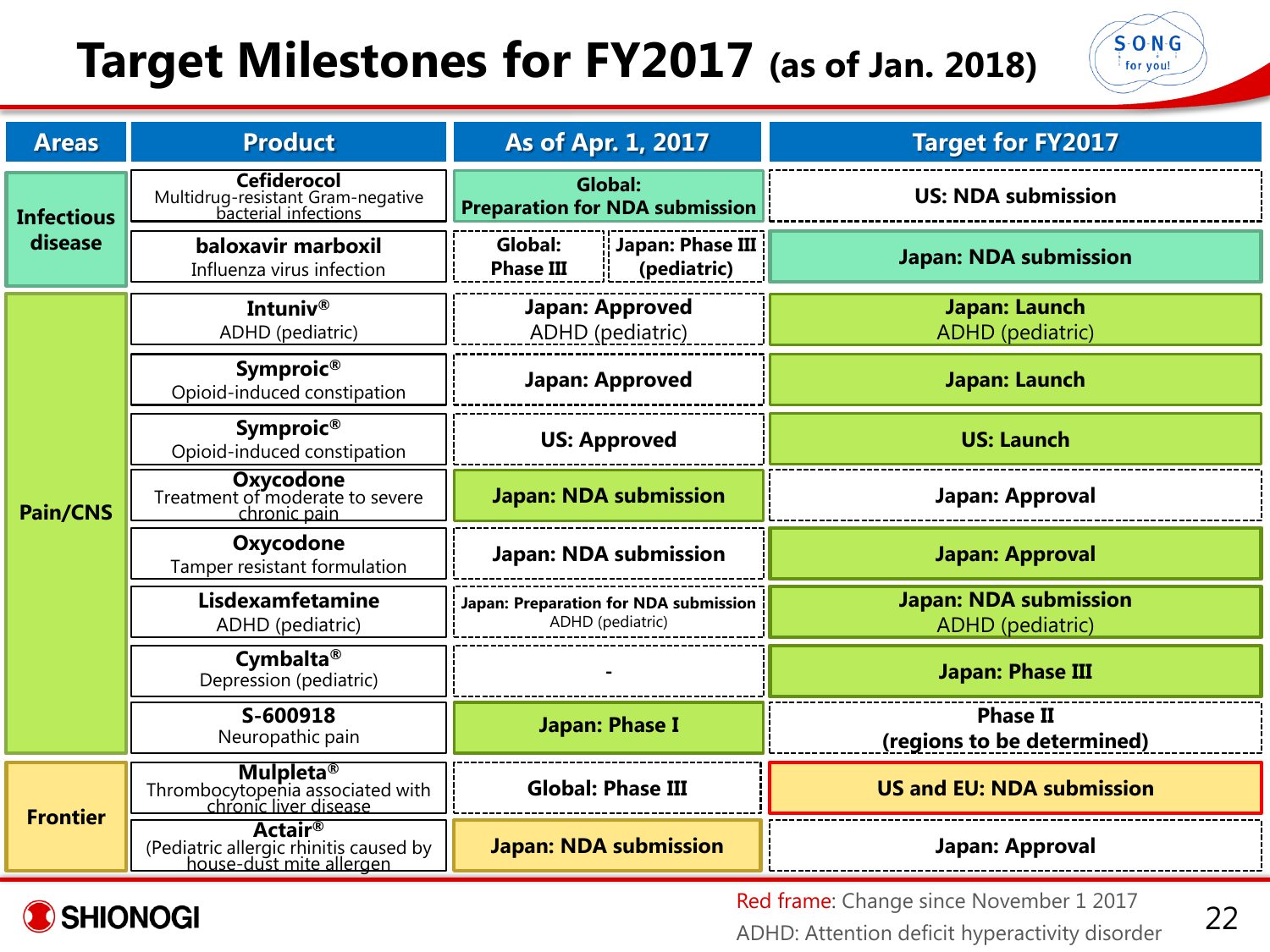## **Pipeline (as of Jan. 2018)**





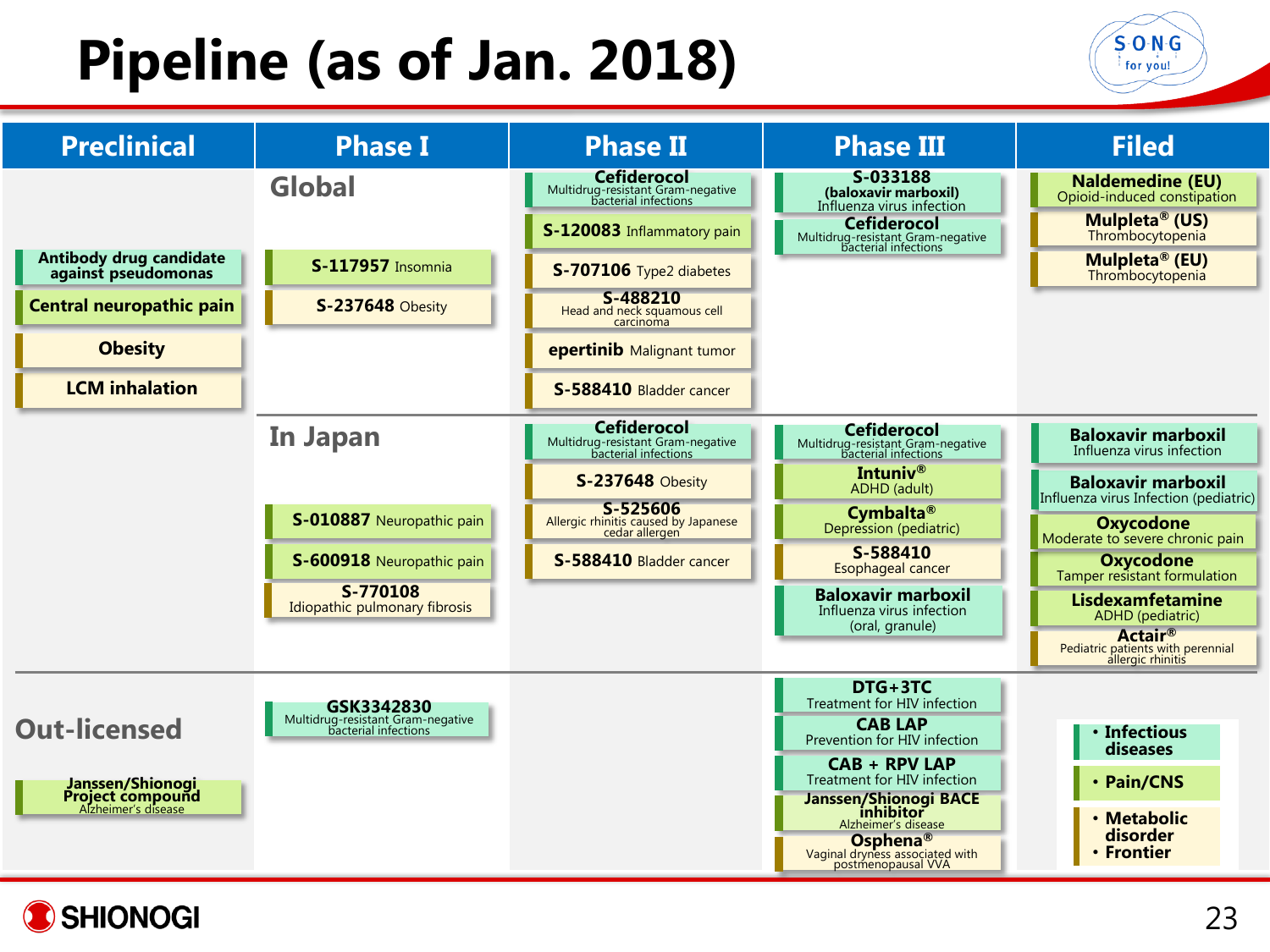#### **Target Milestones for Launch of New Products**



| <b>FY2017</b>                                                                                                                                                                                              | <b>FY2018</b>                                                                                                                                    | <b>FY2019</b>            |  |  |  |  |
|------------------------------------------------------------------------------------------------------------------------------------------------------------------------------------------------------------|--------------------------------------------------------------------------------------------------------------------------------------------------|--------------------------|--|--|--|--|
| <b>Japanese business</b>                                                                                                                                                                                   |                                                                                                                                                  |                          |  |  |  |  |
| Symproic®<br>Intuniv®<br>ADHD (pediatric)<br>Oxycodone<br>Tamper resistant formulation<br>Moderate to severe chronic pain<br>Actair <sup>®</sup><br>Pediatric patients with perennial allergic<br>rhinitis | <b>Baloxavir marboxil</b><br>Lisdexamfetamine                                                                                                    | Intuniv®<br>ADHD (adult) |  |  |  |  |
| <b>Overseas business</b>                                                                                                                                                                                   |                                                                                                                                                  |                          |  |  |  |  |
| <b>Symproic</b> <sup>®</sup> (US)                                                                                                                                                                          | <b>Cefiderocol</b><br>Osphena <sup>®</sup><br>Vaginal dryness associated with<br>postmenopausal VVA<br>Mulpleta <sup>®</sup><br>$Rizm$ oic® (EU) |                          |  |  |  |  |
| <b>Global out-licensed products</b>                                                                                                                                                                        |                                                                                                                                                  |                          |  |  |  |  |
|                                                                                                                                                                                                            | Juluca® (DTG/RPV)                                                                                                                                | $DTG + 3TC$              |  |  |  |  |